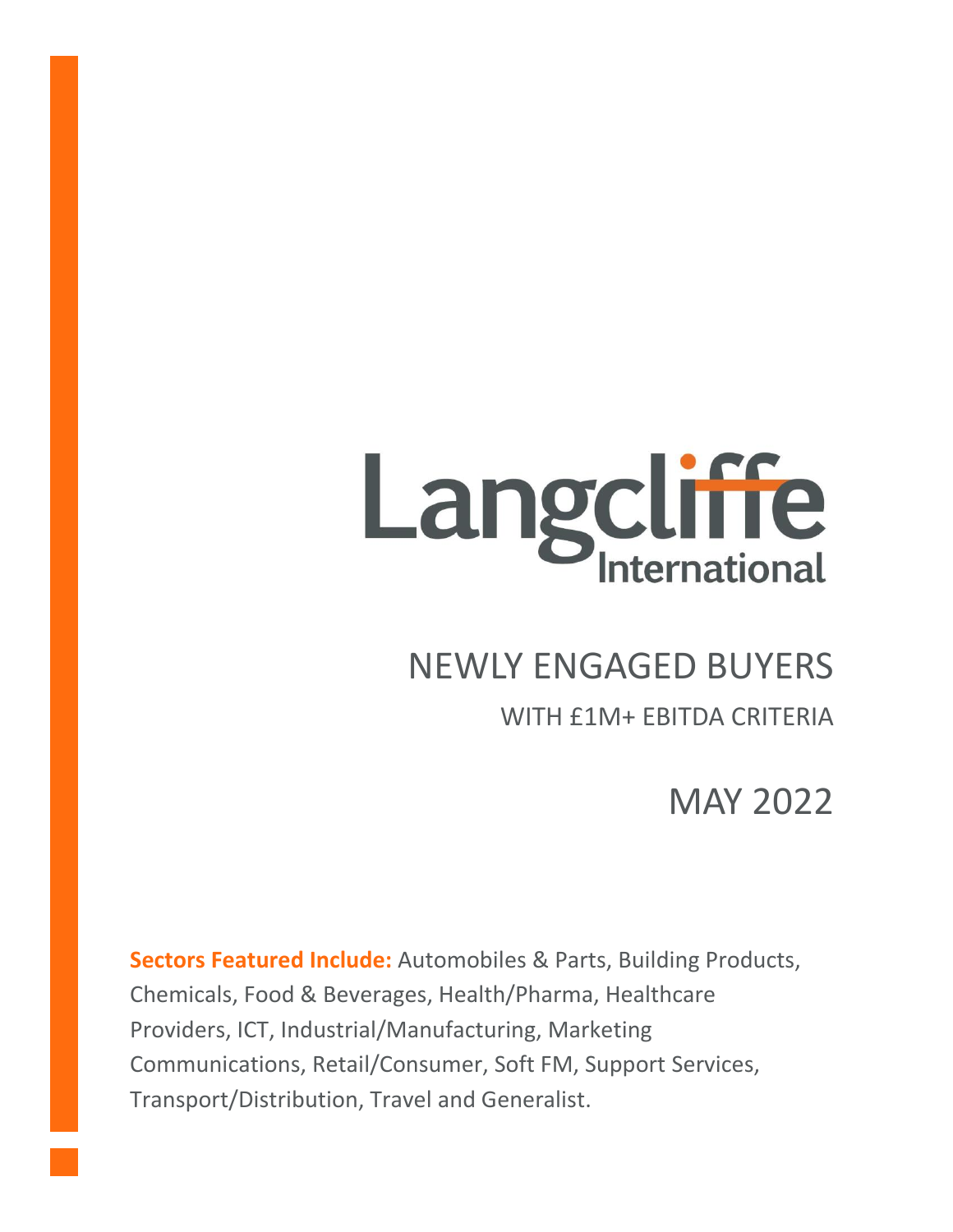# **SECTORS**

To view our most recent buyers targeting opportunities with an EBITDA above £1m, please click the title link below.

If you believe that you have an opportunity that meets the criteria of a buyer, please click the buyer title link to send the relevant team member an email.

Alternatively, please email [mark.eardley@langcliffeinternational.com](mailto:mark.eardley@langcliffeinternational.com?subject=Newly%20Engaged%20Buyers%20-%20£1m+%20EBITDA%20-%20May%2022)

- [AUTOMOBILES & PARTS](#page-2-0)
- [BUILDING PRODUCTS](#page-3-0)
- [CHEMICALS](#page-5-0)
- [FOOD & BEVERAGES](#page-6-0)
- [HEALTH/PHARMA](#page-7-0)
- [HEALTHCARE PROVIDERS](#page-8-0)
- [ICT](#page-9-0)
- [INDUSTRIAL/MANUFACTURING](#page-11-0)
- [MARKETING COMMUNICATIONS](#page-12-0)
- [RETAIL/CONSUMER](#page-13-0)
- [SOFT FM](#page-14-0)
- [SUPPORT SERVICES](#page-15-0)
- [TRANSPORT/DISTRIBUTION](#page-17-0)
- [TRAVEL](#page-19-0)

Similarly, to view the criteria of a selection of our Generalist buyers, please click on the link below:

• [GENERALIST](#page-20-0)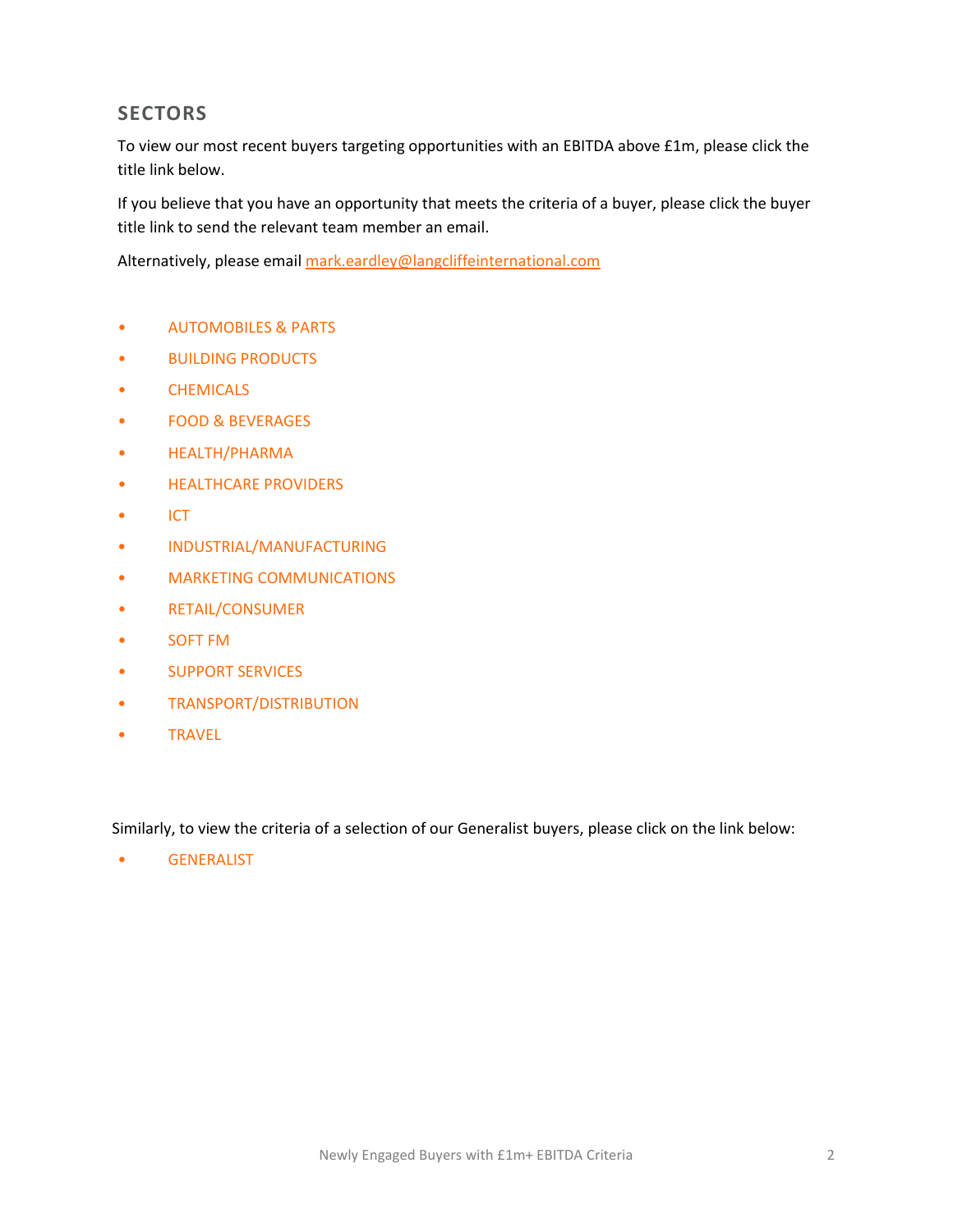# <span id="page-2-0"></span>**AUTOMOBILES & PARTS**

# **275087 - [FLEET VEHICLE SOLUTIONS](mailto:eloka.philip@langcliffeinternational.com?subject=275087%20-%20Fleet%20Vehicle%20Solutions)** (CLICK REFERENCE TO ENQUIRE)

| <b>The Acquirer</b>                                                                                                                                | <b>Acquisition Criteria</b>                                                                                                         |
|----------------------------------------------------------------------------------------------------------------------------------------------------|-------------------------------------------------------------------------------------------------------------------------------------|
| US PE-owned;<br>$\bullet$<br>Manufacturer of safety solutions for fleet<br>$\bullet$<br>vehicles;                                                  | Manufacturers of innovative solutions for<br>$\bullet$<br>fleet vehicles;<br>Particular interest in safety solutions;<br>$\bullet$  |
| Serves bus, rail, law enforcement, military,<br>$\bullet$<br>emergency services and commercial vehicles;<br>Located in North America.<br>$\bullet$ | Located in Europe and the UK;<br>No in distressed sales;<br>$\bullet$<br>Minimum EBITDA US\$1m;<br>$\bullet$<br>Must be profitable. |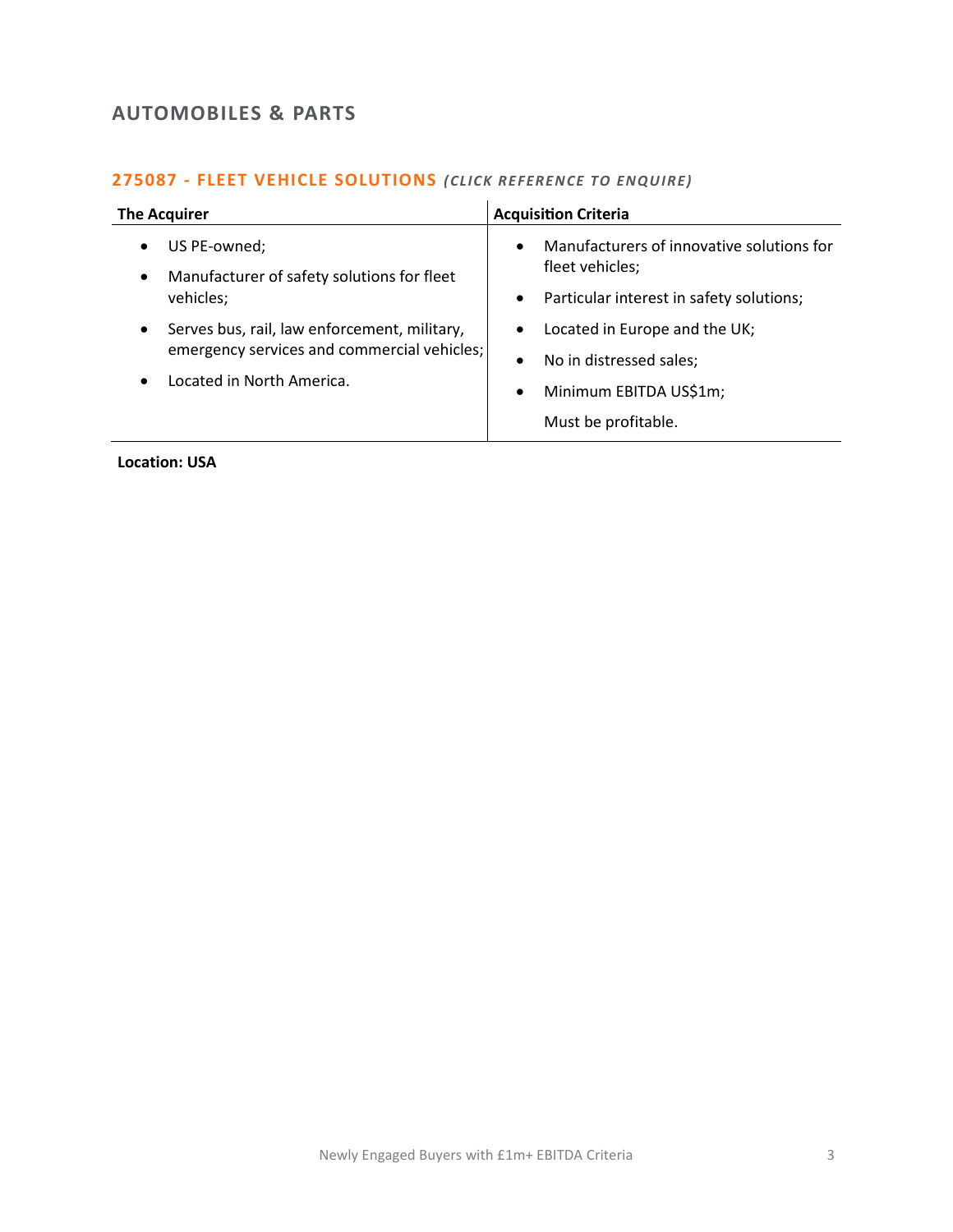# <span id="page-3-0"></span>**BUILDING PRODUCTS**

## **272280 - [SOLAR SHADING & VENTILATION PRODUCTS](mailto:poppy.briggs@langcliffeinternational.com?subject=272280%20-%20Solar%20Shading%20&%20Ventilation%20Products)** *(CLICK REFERENCE TO ENQUIRE )*

| <b>Acquisition Criteria</b>                                                                                                     |
|---------------------------------------------------------------------------------------------------------------------------------|
| Providers of solar shading, ventilation,<br>٠                                                                                   |
| façade cladding and outdoor living<br>concepts;                                                                                 |
| Offering a range of products in these<br>$\bullet$<br>categories, designed to create safe and<br>energy efficient environments; |
| Designed for use in commercial,<br>$\bullet$<br>residential and educational settings;                                           |
| Located across Europe;<br>٠                                                                                                     |
| Minimum EBITDA €1m.<br>$\bullet$                                                                                                |
|                                                                                                                                 |
|                                                                                                                                 |

**Location: Belgium**

# **251574 - [BATHROOM & KITCHEN PRODUCTS](mailto:jack.hutchinson@langcliffeinternational.com?subject=251574%20-%20Bathroom%20and%20Kitchen%20Products)** *(CLICK REFE RENCE TO ENQUIRE)*

| <b>The Acquirer</b>                                                                    | <b>Acquisition Criteria</b>                                                                                     |
|----------------------------------------------------------------------------------------|-----------------------------------------------------------------------------------------------------------------|
| Main Market-listed;                                                                    | Manufacturers, retailers and distributors<br>$\bullet$                                                          |
| Group of companies supplying branded<br>$\bullet$<br>kitchen and bathroom accessories; | of bathroom and kitchen building<br>products;                                                                   |
| Products include showers, taps, tiles and<br>$\bullet$<br>adhesives;                   | Products include bathroom furniture,<br>$\bullet$<br>lighting, ceramics, tiles, tile adhesives and<br>flooring; |
| Provides products to consumers, retailers,<br>wholesalers and architects.              | Preference for trade channels;<br>$\bullet$                                                                     |
|                                                                                        | Preference for strong brand and/or<br>$\bullet$<br>technology/IP;                                               |
|                                                                                        | Located in Europe, South Africa and the<br>$\bullet$<br>Middle East;                                            |
|                                                                                        | Minimum Turnover £20m.<br>$\bullet$                                                                             |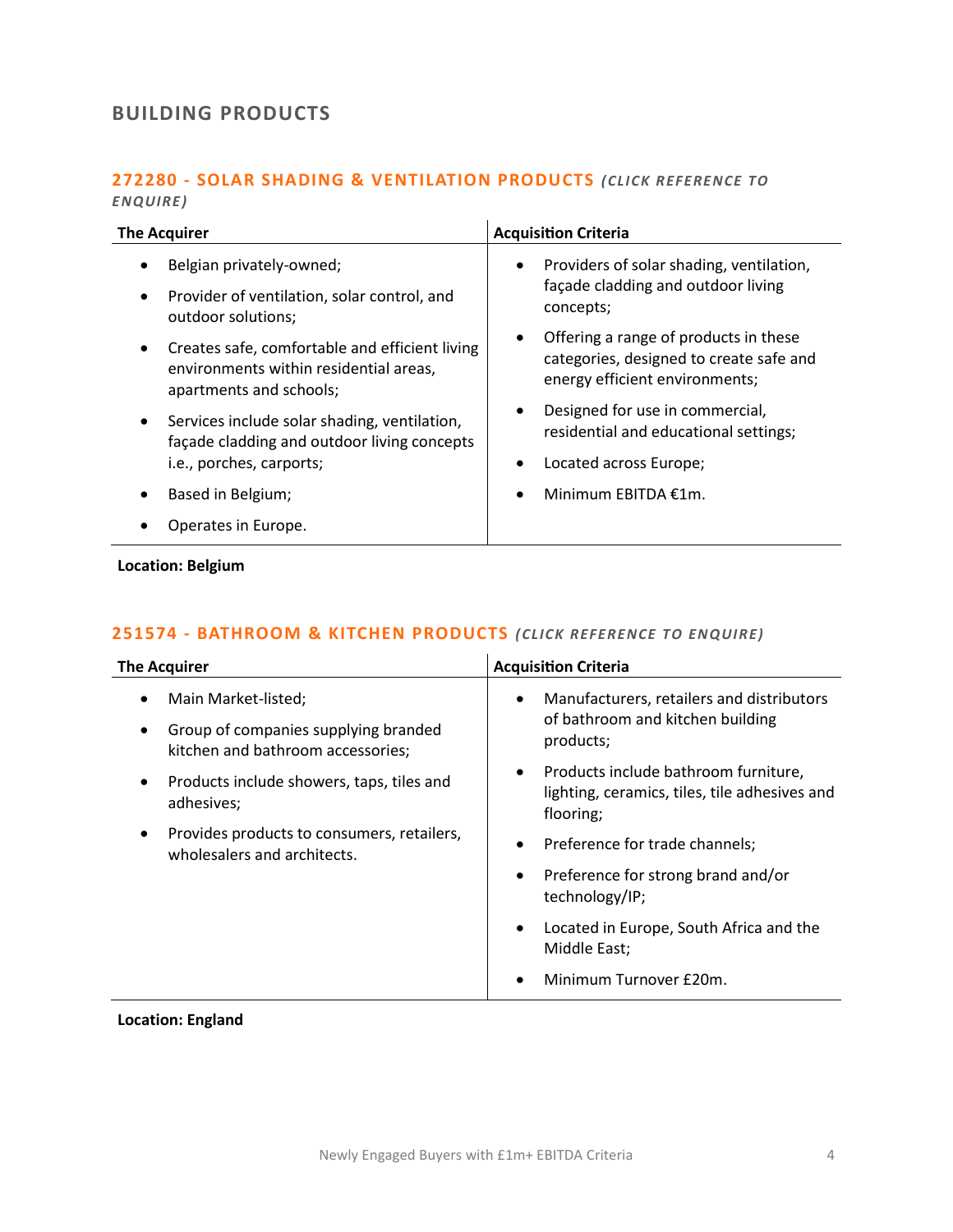# **279691 - [DECKING PRODUCTS & ACCESSORIES](mailto:george.davies@langcliffeinternational.com?subject=279691%20-%20Decking%20Products%20and%20Accessories)** (CLICK REFERENCE TO ENQUIRE)

| <b>The Acquirer</b>                                                                                                                                                                                                                                                                                                                                                                                  | <b>Acquisition Criteria</b>                                                                                                                                  |
|------------------------------------------------------------------------------------------------------------------------------------------------------------------------------------------------------------------------------------------------------------------------------------------------------------------------------------------------------------------------------------------------------|--------------------------------------------------------------------------------------------------------------------------------------------------------------|
| US PE-owned;<br>$\bullet$<br>Distributor of deck materials, products and<br>$\bullet$<br>accessories;<br>Products include decking, lighting, railings<br>$\bullet$<br>and other deck accessories;<br>Customers include professional contractors<br>$\bullet$<br>and the public;<br>Markets products through eCommerce<br>$\bullet$<br>channels;<br>Located in the North-East of the US.<br>$\bullet$ | Manufacturers and distributors of decking<br>$\bullet$<br>products and accessories;<br>Located in North America;<br>٠<br>Minimum EBITDA US\$1m.<br>$\bullet$ |
| <b>Location: USA</b>                                                                                                                                                                                                                                                                                                                                                                                 |                                                                                                                                                              |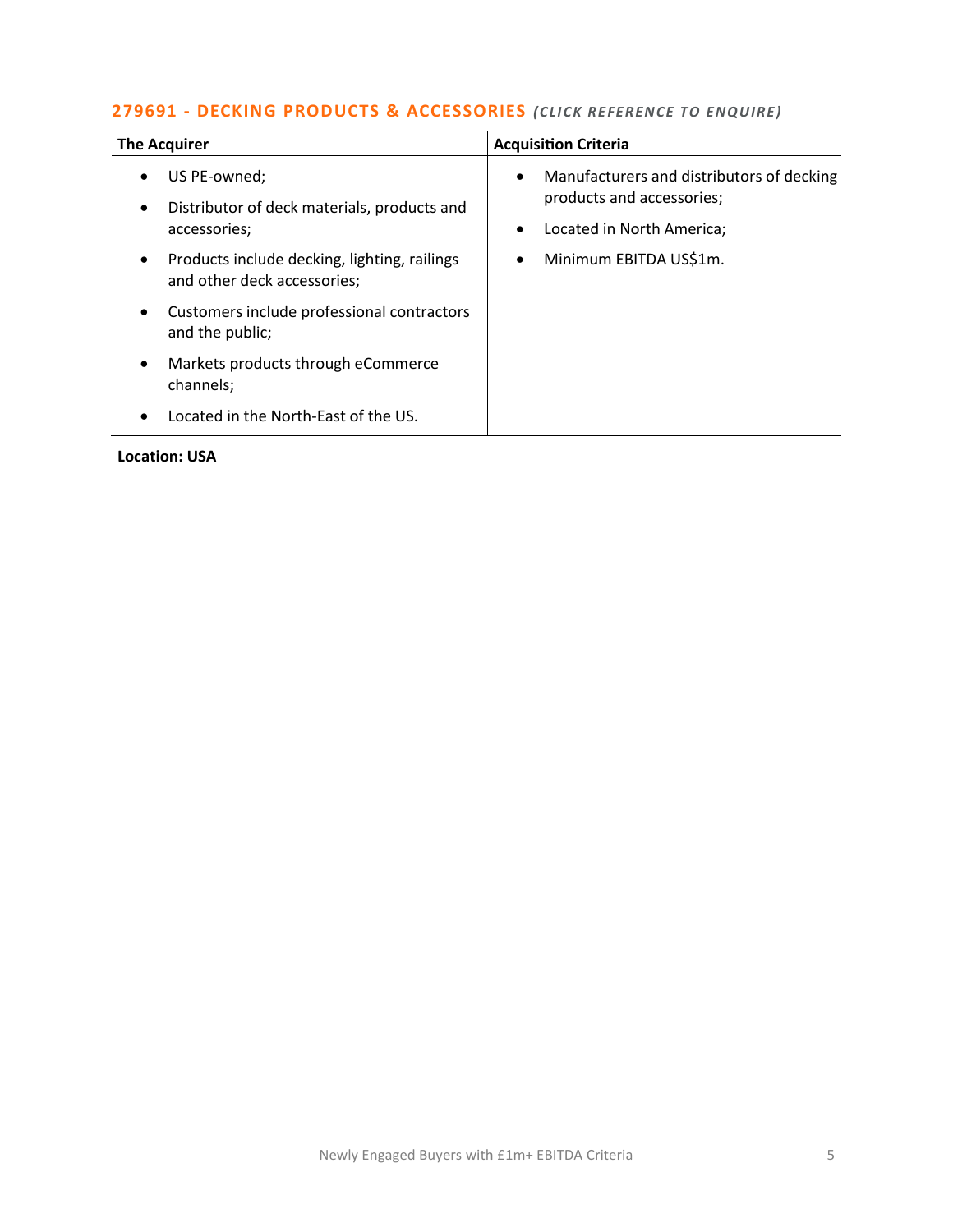# <span id="page-5-0"></span>**CHEMICALS**

# **258959 - [ECO-FRIENDLY CHEMICALS](mailto:poppy.briggs@langcliffeinternational.com?subject=258959%20-%20Eco-Friendly%20Chemicals)** *(CLICK RE FEREN CE TO ENQUIRE)*

| <b>The Acquirer</b>                                                                                                                                                               | <b>Acquisition Criteria</b>                                                                                                                                  |
|-----------------------------------------------------------------------------------------------------------------------------------------------------------------------------------|--------------------------------------------------------------------------------------------------------------------------------------------------------------|
| Belgian PE-owned;<br>Manufacturer and distributor of eco-friendly<br>flame-retardant chemicals;<br>Products offered to many markets within the<br>$\bullet$<br>industrial sector; | Manufacturers and distributors of eco-<br>$\bullet$<br>friendly chemicals;<br>Located in the Benelux and DACH regions;<br>Minimum turnover €1m.<br>$\bullet$ |
| Products used in the processing and<br>$\bullet$<br>manufacture of wood, paper, plastics, resins,<br>textiles and sealants;                                                       |                                                                                                                                                              |
| Also manufactures fire extinguishing powders<br>$\bullet$<br>and water additives;                                                                                                 |                                                                                                                                                              |
| Headquartered in Belgium with production<br>٠<br>facilities in Belgium and Germany.                                                                                               |                                                                                                                                                              |

**Location: Belgium**

# 276657 - [FIRE SAFETY CHEMICALS](mailto:poppy.briggs@langcliffeinternational.com?subject=276657%20-%20Fire%20Safety%20Chemicals) *(CLICK REFERENCE TO ENQUIRE)*

| <b>Acquisition Criteria</b>                                                                                                              |
|------------------------------------------------------------------------------------------------------------------------------------------|
| Producers of high performance and<br>$\bullet$                                                                                           |
| environmentally responsible fire safety<br>chemicals;                                                                                    |
| Passive and active solutions;                                                                                                            |
| Active solutions including environmentally<br>$\bullet$<br>responsible fire extinguishing agents;                                        |
| Passive solutions including flame<br>$\bullet$<br>retardant and fire-resistant materials for<br>use in textiles and electrical products; |
| Located in Europe;                                                                                                                       |
| Active solutions minimum EBITDA €250k;                                                                                                   |
| Passive solutions minimum EBITDA €1m.                                                                                                    |
|                                                                                                                                          |

### **Location: Belgium**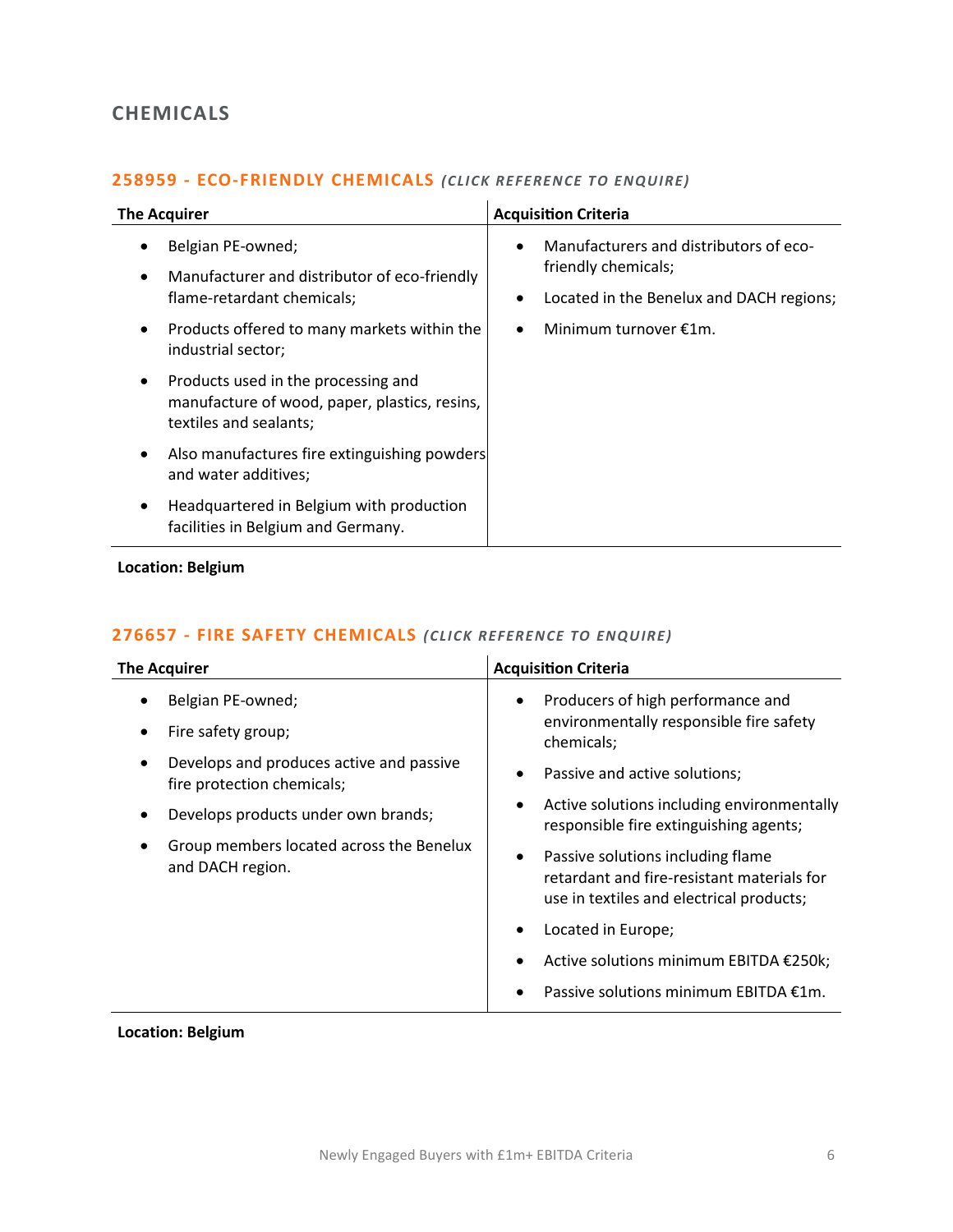# <span id="page-6-0"></span>**FOOD & BEVERAGES**

# **277042 - [FLAVOURS, INGREDIENTS & FRAGRANCES](mailto:george.davies@langcliffeinternational.com?subject=277042%20-%20Flavours,%20Ingredients%20and%20Fragrances)** *(CLICK REFE RENCE TO EN QUIRE)*

| <b>The Acquirer</b>                                                                                  | <b>Acquisition Criteria</b>                                               |
|------------------------------------------------------------------------------------------------------|---------------------------------------------------------------------------|
| US PE-owned;<br>$\bullet$<br>Provider of flavour development and<br>$\bullet$                        | Suppliers of flavours, ingredients and<br>$\bullet$<br>fragrances;        |
| production services;<br>• For small and mid-sized food and beverage                                  | Providers of flavour development and<br>$\bullet$<br>production services; |
| companies;                                                                                           | Located in North America and Europe;<br>$\bullet$                         |
| Services include use of digital platform,<br>$\bullet$<br>research services and on-site interaction. | Minimum EBITDA US\$1m.<br>$\bullet$                                       |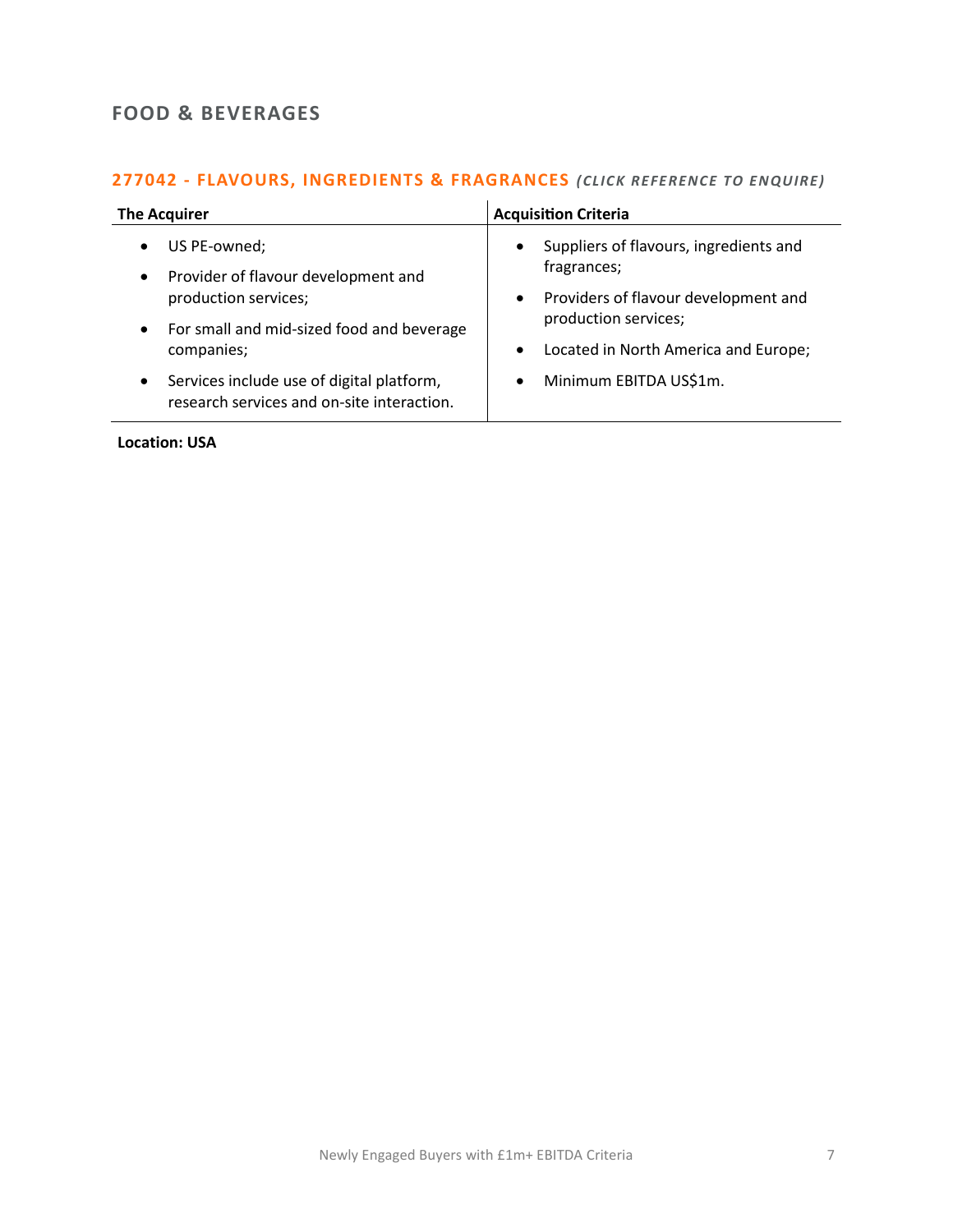# <span id="page-7-0"></span>**HEALTH/PHARMA**

# **267895 - [MEDICINES & PHARMACEUTICAL PRODUCTS](mailto:maryia.amrez@langcliffeinternational.com?subject=267895%20-%20Medicines%20and%20Pharmaceutical%20Products)** *(CLICK REFERENCE TO ENQUIRE )*

| The Acquirer                                                                                                                                                                                                                                                                                                                                                                 | <b>Acquisition Criteria</b>                                                                                                                                                                                                                 |
|------------------------------------------------------------------------------------------------------------------------------------------------------------------------------------------------------------------------------------------------------------------------------------------------------------------------------------------------------------------------------|---------------------------------------------------------------------------------------------------------------------------------------------------------------------------------------------------------------------------------------------|
| UK PE-owned;<br>٠<br>Manufacturers of niche pharmaceutical<br>$\bullet$<br>products;<br>Offers products across a range of therapeutic<br>$\bullet$<br>areas;<br>Primarily supplies hospitals and pharmacy<br>$\bullet$<br>wholesalers;<br>Offers private and own label products;<br>$\bullet$<br>Serves a network of international clients and<br>$\bullet$<br>distributors. | Manufacturers of complex, value-added<br>$\bullet$<br>medicines and pharmaceutical products;<br>Offering a range of branded generic<br>$\bullet$<br>pharmaceuticals;<br>Located in Europe;<br>$\bullet$<br>Minimum EBITDA £1m.<br>$\bullet$ |
|                                                                                                                                                                                                                                                                                                                                                                              |                                                                                                                                                                                                                                             |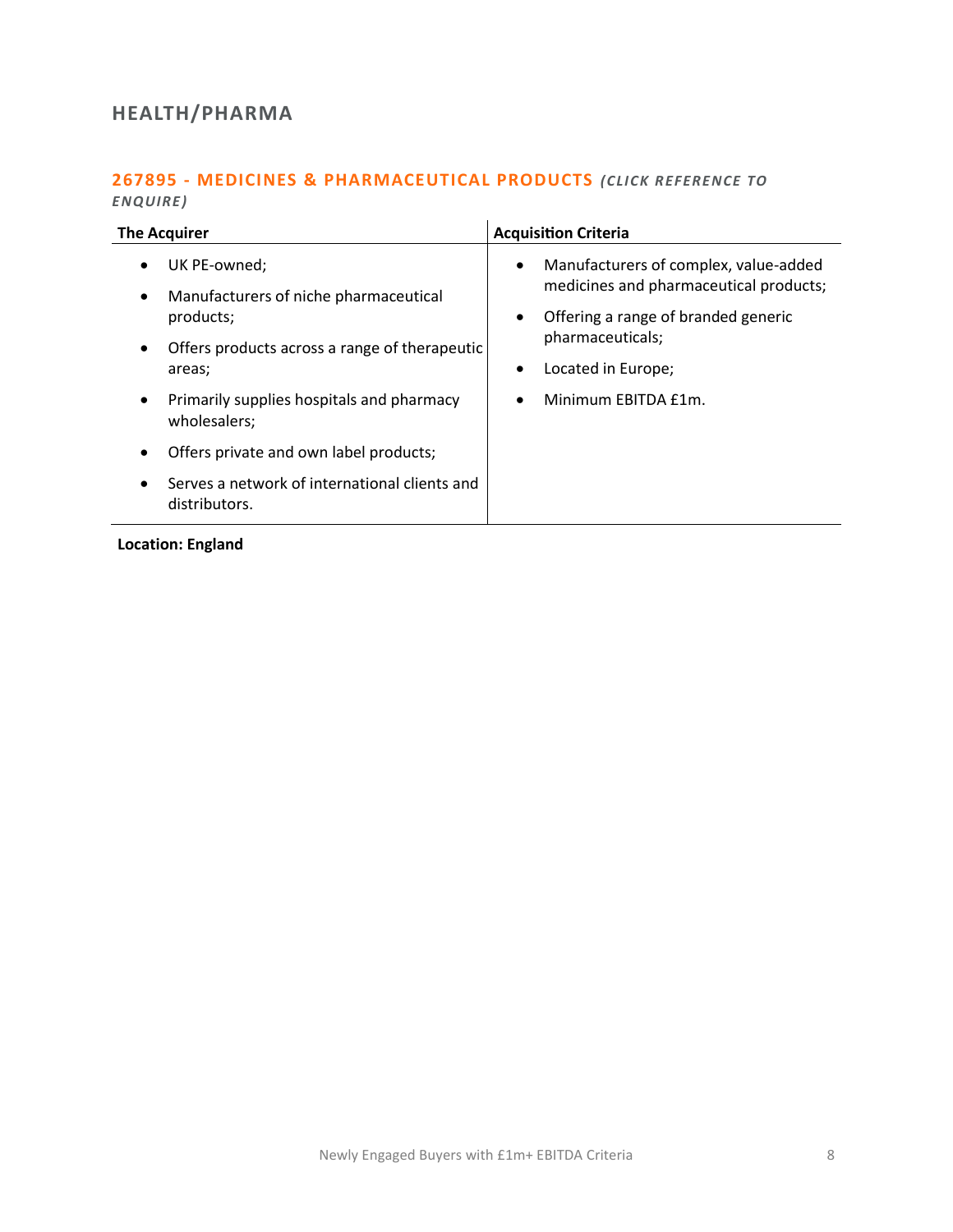# <span id="page-8-0"></span>**HEALTHCARE PROVIDERS**

### **265573 - [RESIDENTIAL CARE & SPECIALIST SCHOOLS](mailto:poppy.briggs@langcliffeinternational.com?subject=265573%20-%20Residential%20Care%20and%20Specialist%20Schools)** *(CLICK RE FERENCE TO ENQUIRE )*

| <b>The Acquirer</b>                         | <b>Acquisition Criteria</b>               |
|---------------------------------------------|-------------------------------------------|
| Dutch PE-owned;                             | Residential care providers and specialist |
| $\bullet$                                   | $\bullet$                                 |
| Children's support and healthcare group;    | schools;                                  |
| $\bullet$                                   | Supporting children and young adults with |
| Operates specialist education facilities,   | $\bullet$                                 |
| $\bullet$                                   | autism, social, emotional and mental      |
| children's homes and fostering agencies;    | health needs (SEMH) and learning          |
| Works with children and young adults with a | difficulties;                             |
| $\bullet$                                   | Operating schools, colleges and homes     |
| range of needs;                             | $\bullet$                                 |
| Facilities located across the UK and in the | across the UK;                            |
| $\bullet$                                   | Minimum EBITDA £2m.                       |
| Middle East.                                | $\bullet$                                 |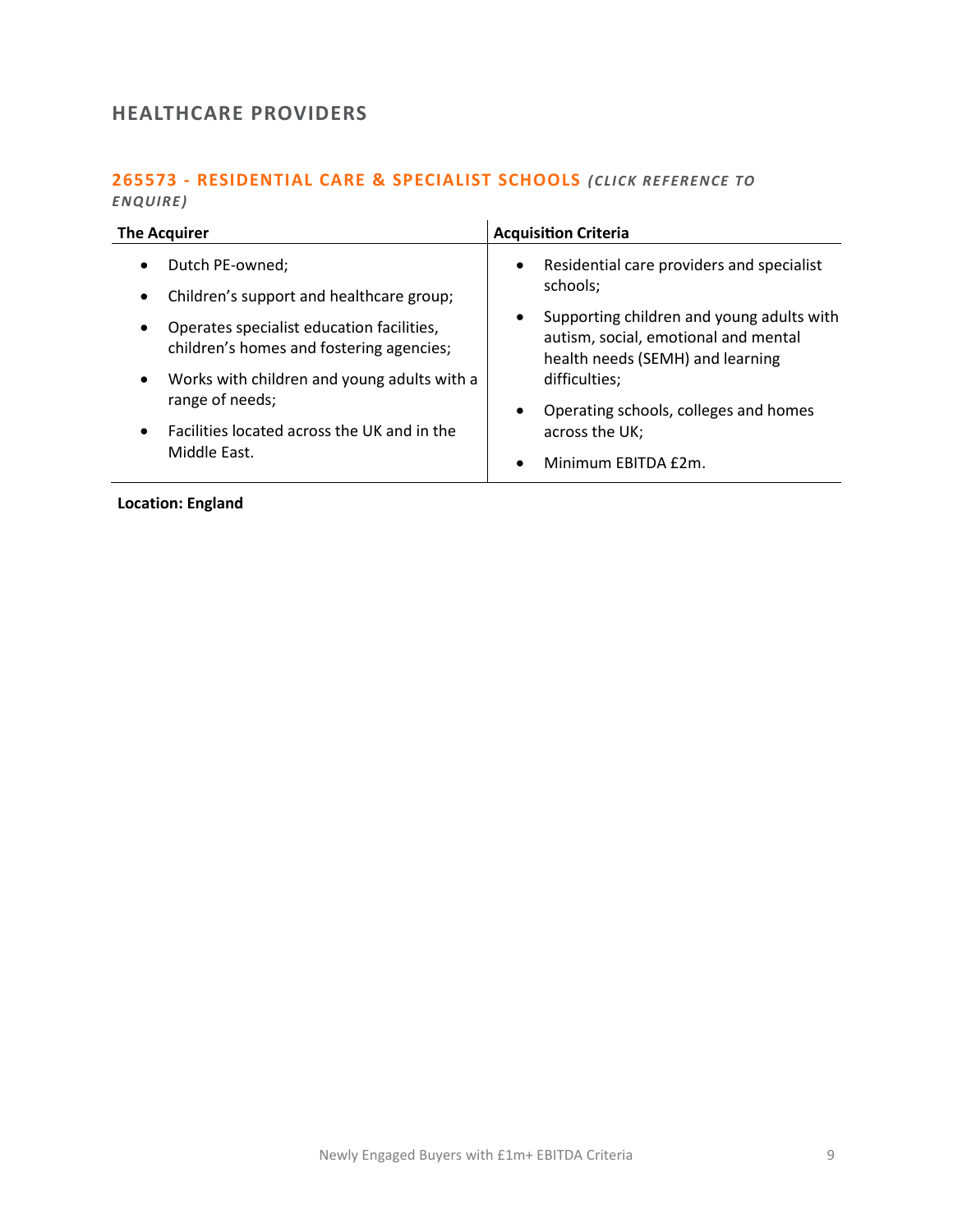# <span id="page-9-0"></span>**276575 - [TREND ANALYSIS SOFTWARE](mailto:george.davies@langcliffeinternational.com?subject=276575%20-%20Trend%20Analysis%20Software)** *(CLICK REFE RENCE TO EN QUIRE)*

| <b>The Acquirer</b>                                                                 | <b>Acquisition Criteria</b>                                                 |
|-------------------------------------------------------------------------------------|-----------------------------------------------------------------------------|
| US PE-owned;<br>$\bullet$<br>Provider of AI driven customer engagement<br>$\bullet$ | Developers of customer and social trend<br>$\bullet$<br>analysis solutions; |
| solutions;                                                                          | Providers of customer experience and<br>$\bullet$                           |
| Offers trend analysis, social commerce, and<br>$\bullet$                            | communications software;                                                    |
| customer communication solutions;                                                   | Located in North America and Europe;<br>$\bullet$                           |
| Serves a global customer base.<br>$\bullet$                                         | Minimum EBITDA US\$2m.<br>$\bullet$                                         |

**Location: USA**

# **279719 - [RECRUITMENT SOFTWARE](mailto:george.davies@langcliffeinternational.com?subject=279719%20-%20Recruitment%20Software)** *(CLICK REFEREN CE TO ENQUIRE )*

| <b>The Acquirer</b>                                       | <b>Acquisition Criteria</b>                                   |
|-----------------------------------------------------------|---------------------------------------------------------------|
| US PE-owned;<br>Developer of a recruitment automation and | Developers of recruitment software<br>$\bullet$<br>solutions; |
| digitalisation platform;                                  | Including all screening, interviewing and<br>$\bullet$        |
| Solutions include screening, assessment and<br>$\bullet$  | onboarding solutions;                                         |
| interview automation software;                            | Located in North America and Europe;                          |
| Serves customers across all sectors.                      | Minimum EBITDA US\$1m.<br>$\bullet$                           |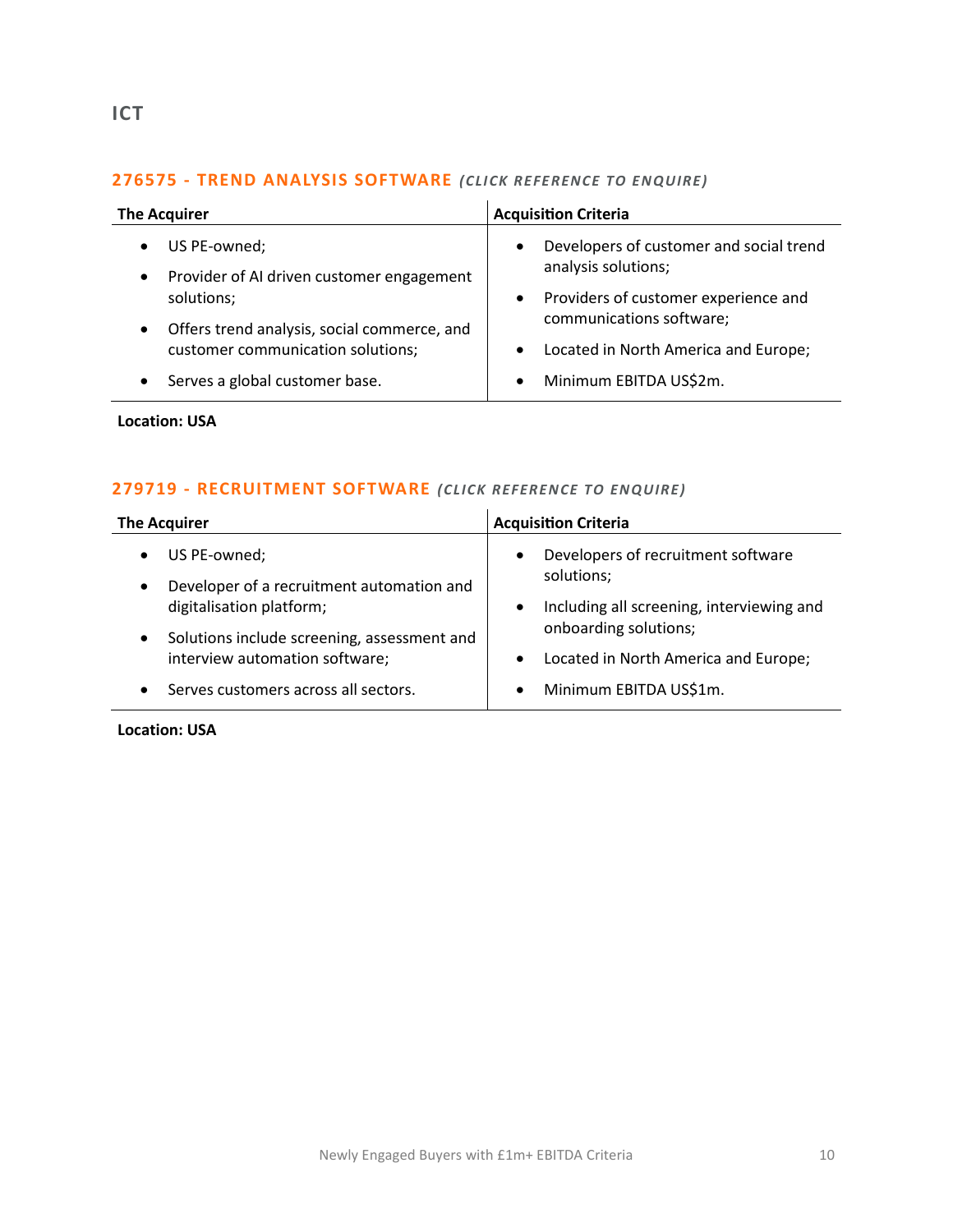# **263854 - [IT CONSULTANCIES](mailto:poppy.briggs@langcliffeinternational.com?subject=263854%20-%20IT%20Consultancies)** *(CLICK RE FERE NCE TO ENQUIRE)*

| <b>The Acquirer</b>                                                                                                                                                  | <b>Acquisition Criteria</b>                                                                                         |
|----------------------------------------------------------------------------------------------------------------------------------------------------------------------|---------------------------------------------------------------------------------------------------------------------|
| German PE-owned;<br>$\bullet$<br>Digital solutions, consulting and software<br>$\bullet$<br>company;                                                                 | IT consultancy companies;<br>$\bullet$<br>Specialising in digital technologies and<br>$\bullet$<br>transformations; |
| Advises in the deployment, implementation<br>$\bullet$<br>and operation of intelligent data<br>technologies;                                                         | Located in the DACH and Benelux regions;<br>$\bullet$<br>Minimum turnover of $£10m;$<br>$\bullet$                   |
| Services include financial service automation,<br>$\bullet$<br>data transformation, CEM, digitalisation of<br>platforms, SAP services and supply chain<br>solutions; | Minimum EBITDA of $E2m$ .<br>$\bullet$                                                                              |
| Located in Europe.                                                                                                                                                   |                                                                                                                     |
|                                                                                                                                                                      |                                                                                                                     |

# **Location: Germany**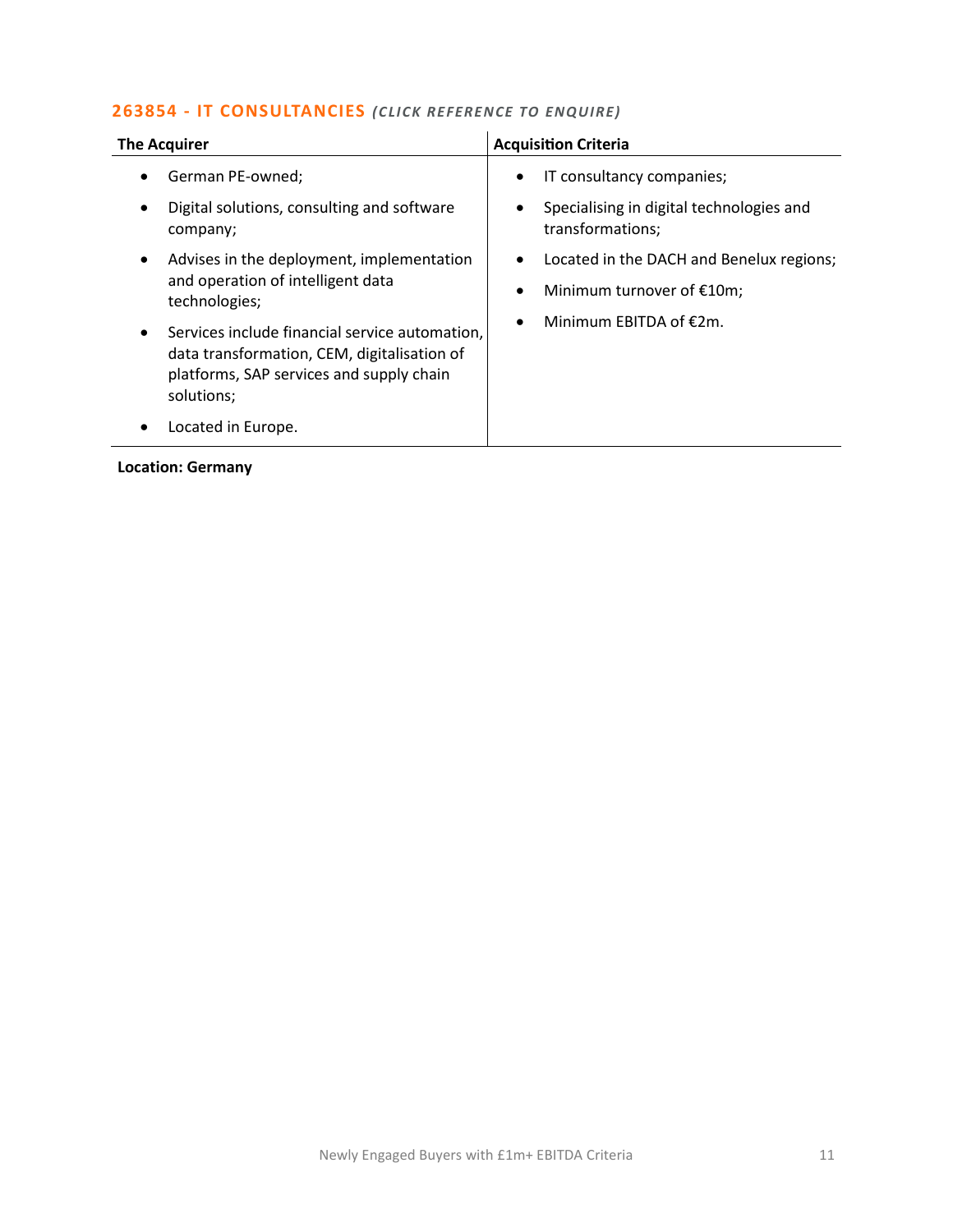# <span id="page-11-0"></span>**INDUSTRIAL/MANUFACTURING**

# **252734 - [PRECISION MANUFACTURERS](mailto:george.davies@langcliffeinternational.com?subject=252734%20-%20Precision%20Manufacturers)** *(CLICK RE FEREN CE TO EN QUIRE)*

| <b>The Acquirer</b>                               | <b>Acquisition Criteria</b>                        |
|---------------------------------------------------|----------------------------------------------------|
| US PE-owned;                                      | Precision manufacturers of engineered<br>$\bullet$ |
| Precision manufacturer of engineered<br>$\bullet$ | products;                                          |
| products;                                         | Located in Europe;<br>$\bullet$                    |
| Supplies leading global industrial companies.     | Minimum EBITDA US\$1m.<br>$\bullet$                |
|                                                   |                                                    |

# **Location: USA**

### **269423 - [REFRIGERATION PRODUCTS](mailto:francesca.morra@langcliffeinternational.com?subject=269423%20-%20Refrigeration%20Products)** *(CLICK REFE RENCE TO EN QUIRE)*

| <b>The Acquirer</b>                                                        | <b>Acquisition Criteria</b>                                                                                 |
|----------------------------------------------------------------------------|-------------------------------------------------------------------------------------------------------------|
| Italian privately-owned;<br>$\bullet$                                      | Manufacturers and installers of<br>$\bullet$<br>refrigeration products;                                     |
| Group of commercial refrigeration product<br>manufacturers and installers; | Providers of after sales services;<br>$\bullet$                                                             |
| Products include display counters, freezer<br>$\bullet$                    | Service commercial retail clients;<br>٠                                                                     |
| cabinets, plug-in cabinets, compressor packs<br>and cold rooms;            | Focus is on Benelux and DACH but will<br>$\bullet$<br>consider CEE, Spain and Portugal;                     |
| Products sold under six brands;                                            | Management or senior executives to<br>٠                                                                     |
| Group members located globally.                                            | remain post-acquisition;                                                                                    |
|                                                                            | Flexible deal structure;<br>٠                                                                               |
|                                                                            | Sales above €20m;                                                                                           |
|                                                                            | Will consider targets with sales between<br>٠<br>€5m-€10m if there is niche tech or a value<br>add service. |

**Location: Italy**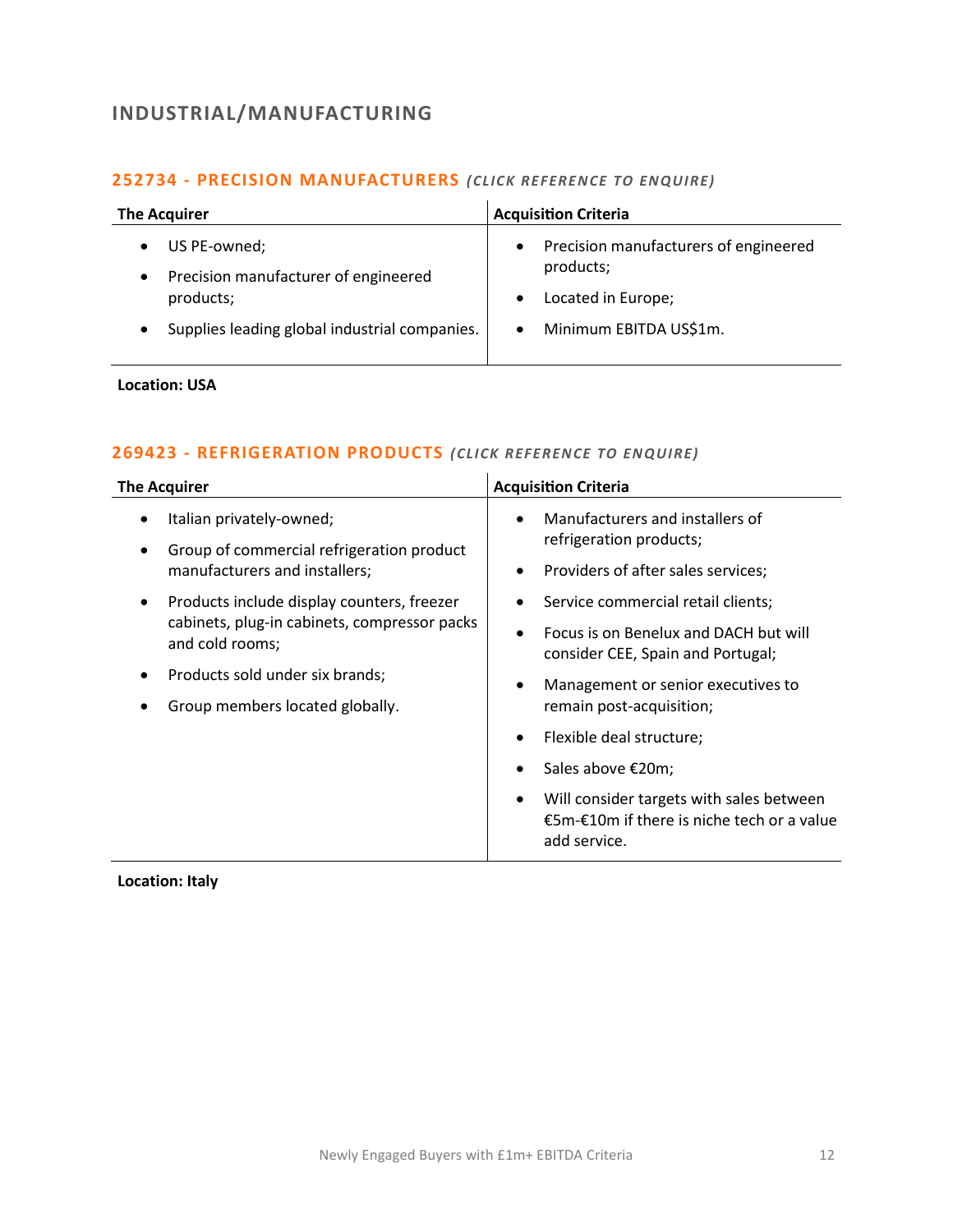# <span id="page-12-0"></span>**MARKETING COMMUNICATIONS**

# **260401 - [DATA ANALYTICS & DIGITAL MARKETING](mailto:maryia.amrez@langcliffeinternational.com?subject=260401%20-%20Data%20Analytics%20and%20Digital%20Marketing)** *(CLICK REFE RENCE TO ENQUIRE)*

| Data analytics providers and digital<br>UK PE-owned;<br>$\bullet$<br>marketing services;<br>Technology developer and marketing<br>$\bullet$<br>business combined to connect customers<br>Located in Europe and the US;<br>$\bullet$<br>with businesses;<br>Minimum EBITDA £1m.<br>$\bullet$<br>Offices in the UK and the US. | <b>The Acquirer</b> | <b>Acquisition Criteria</b> |
|------------------------------------------------------------------------------------------------------------------------------------------------------------------------------------------------------------------------------------------------------------------------------------------------------------------------------|---------------------|-----------------------------|
|                                                                                                                                                                                                                                                                                                                              |                     |                             |

### **Location: England**

# **279697 - [PRODUCTION & ANIMATION STUDIOS](mailto:millie.maddocks@langcliffeinternational.com?subject=279697%20-%20Production%20and%20Animation%20Studios)** (CLICK REFERENCE TO ENQUIRE)

| <b>The Acquirer</b>                                              | <b>Acquisition Criteria</b>                        |
|------------------------------------------------------------------|----------------------------------------------------|
| UK PE-owned;<br>$\bullet$                                        | B2B production and animation studios;<br>$\bullet$ |
| Visual effects and animation studio;<br>$\bullet$                | Located in the UK;<br>٠                            |
| Provides B2B production services to media<br>٠<br>corporations;  | EBITDA between £250k-£2m.<br>$\bullet$             |
| Also develops children focused original<br>$\bullet$<br>content; |                                                    |
| Operates globally.                                               |                                                    |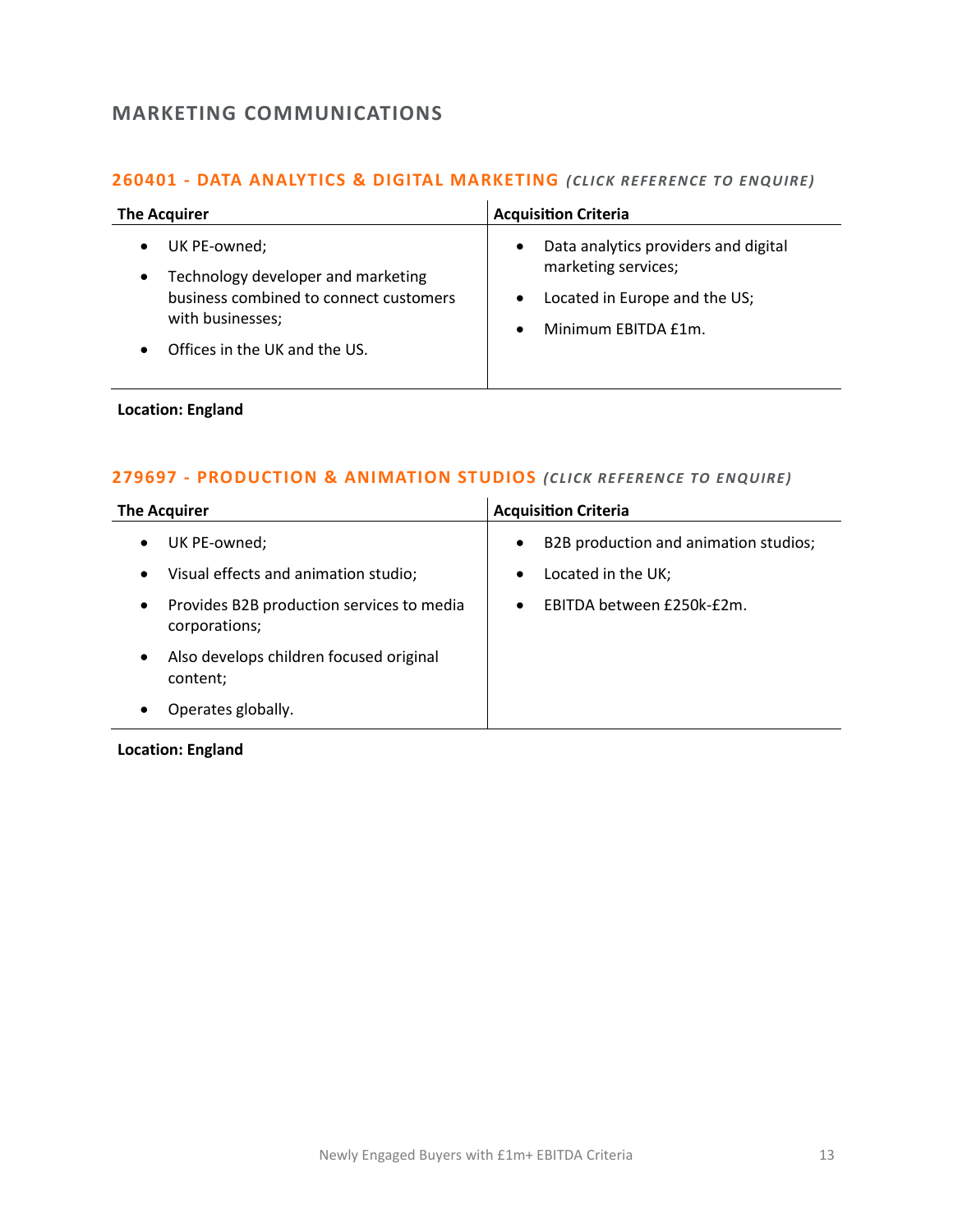# <span id="page-13-0"></span>**RETAIL/CONSUMER**

# **272059 - [PERSONAL SAFETY EQUIPMENT](mailto:george.davies@langcliffeinternational.com?subject=272059%20-%20Personal%20Safety%20Equipment)** *(CLICK REFE RENCE TO E NQUIRE )*

| <b>The Acquirer</b>                        | <b>Acquisition Criteria</b>              |
|--------------------------------------------|------------------------------------------|
| US PE-owned;                               | Providers of branded enterprise grade    |
| Manufacturer and supplier of professional  | $\bullet$                                |
| $\bullet$                                  | personal safety products and equipment;  |
| safety equipment and tools;                | Serving blue collar industries;          |
| Products include PPE and safety equipment; | $\bullet$                                |
| $\bullet$                                  | Preference for outsourced manufacturing; |
| Serves industrial, healthcare, food        | $\bullet$                                |
| $\bullet$                                  | Located in North America and Europe;     |
| preparation, construction and automotive   | $\bullet$                                |
| end-markets;                               | Minimum EBITDA US\$1m.                   |
| Located in Canada and the US.              | $\bullet$                                |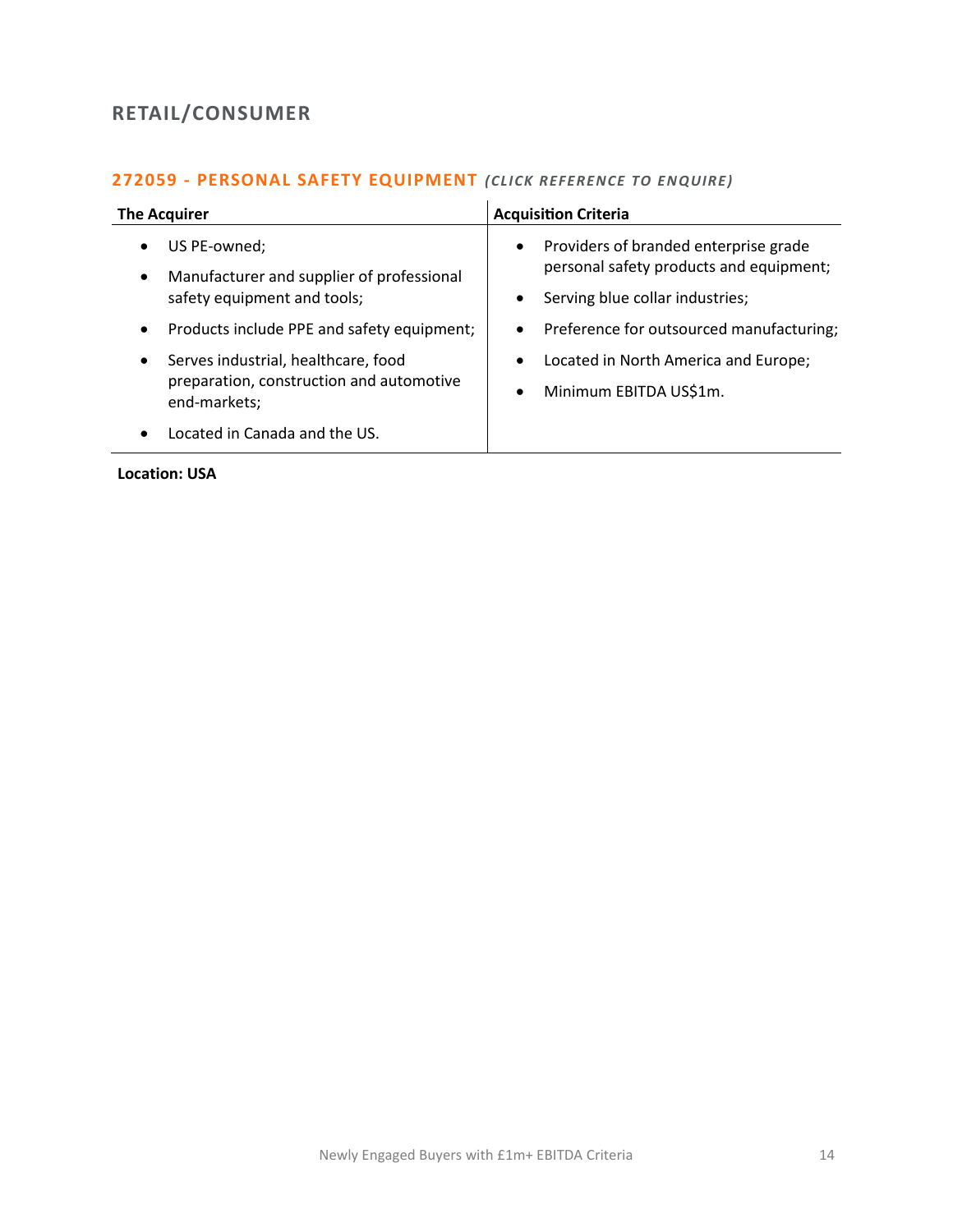# <span id="page-14-0"></span>**SOFT FM**

# **4344 - [GREEN & URBAN AREA SERVICES](mailto:poppy.briggs@langcliffeinternational.com?subject=4344%20-%20Green%20and%20Urban%20Area%20Services)** (CLICK REFERENCE TO ENQUIRE)

| <b>The Acquirer</b>                                                                                                                                                                                                                                                                                                                                                                                                                                                                                                                                               | <b>Acquisition Criteria</b>                                                                                                                                                                                                                                                                                                                                                                                                                                                                                                                                                                                                        |
|-------------------------------------------------------------------------------------------------------------------------------------------------------------------------------------------------------------------------------------------------------------------------------------------------------------------------------------------------------------------------------------------------------------------------------------------------------------------------------------------------------------------------------------------------------------------|------------------------------------------------------------------------------------------------------------------------------------------------------------------------------------------------------------------------------------------------------------------------------------------------------------------------------------------------------------------------------------------------------------------------------------------------------------------------------------------------------------------------------------------------------------------------------------------------------------------------------------|
| French PE-owned;                                                                                                                                                                                                                                                                                                                                                                                                                                                                                                                                                  | Providers of nature-based solutions;                                                                                                                                                                                                                                                                                                                                                                                                                                                                                                                                                                                               |
| Landscaping and external works group;<br>Undertakes and delivers complex multi-<br>$\bullet$<br>disciplinary external works projects;<br>Offers a range of green services, ranging from<br>professional open space management, to<br>landscape design and build, grounds<br>maintenance, tree surgery, outdoor facilities<br>management, biodiversity management and<br>waterways management;<br>Cares for parks and gardens, amenity green<br>space, playing fields, canals and rivers,<br>woodlands, cemeteries and nature reserves;<br>Operates across Europe. | Developers of green and urban areas and<br>٠<br>providers of maintenance services in these<br>spaces;<br>Biodiversity consultancies;<br>Green engineering, consulting and design<br>businesses;<br>ClimateTech providers;<br>Working on green areas, urban areas,<br>$\bullet$<br>sporting facilities, recreational areas and<br>other outdoor areas such as conservation<br>and land development sites;<br>Northern and Southern Europe, the UK,<br>the US and Canada;<br>Management team willing to stay and/or<br>re-invest;<br>Recurring revenues above €1m, with a<br>sweet spot between €5m-€50m;<br>Stable cash generation. |

**Location: France**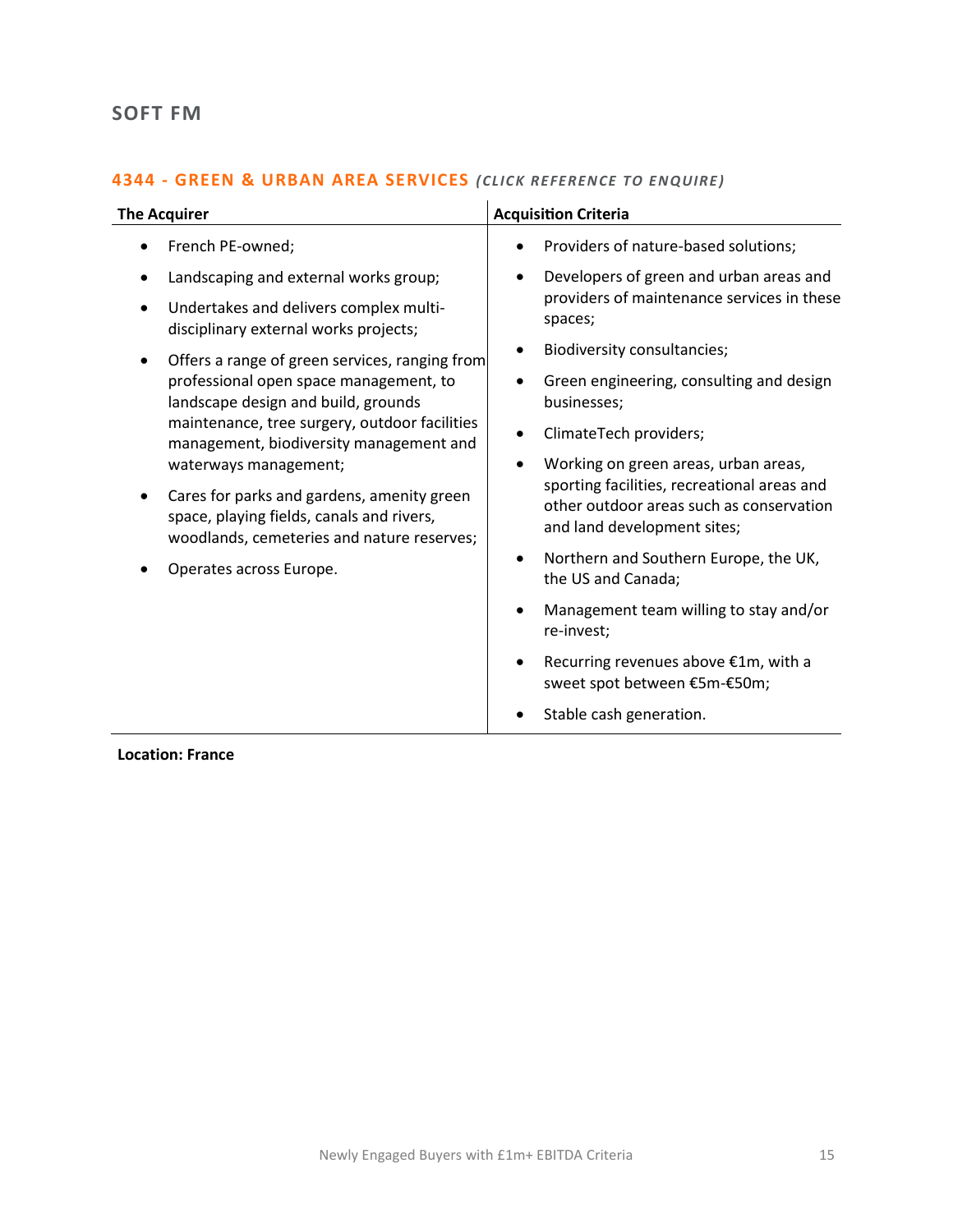# <span id="page-15-0"></span>**SUPPORT SERVICES**

# **7929 - [ENERGY ADVISORY & PURCHASING FIRMS](mailto:millie.maddocks@langcliffeinternational.com?subject=7929%20-%20Energy%20Advisory%20and%20Purchasing%20Firms)** *(CLICK RE FERENCE TO ENQUIRE)*

| <b>The Acquirer</b>                                                                                                | <b>Acquisition Criteria</b>                                                                                |
|--------------------------------------------------------------------------------------------------------------------|------------------------------------------------------------------------------------------------------------|
| UK PE-owned;<br>$\bullet$<br>Provider of energy consultancy and energy<br>$\bullet$<br>purchasing;                 | Energy advisory, consultancy and<br>$\bullet$<br>purchasing businesses;<br>Located in the UK;<br>$\bullet$ |
| Provides services to corporate energy users<br>$\bullet$<br>to help optimise their energy cost and<br>consumption; | Minimum EBITDA £1m.<br>$\bullet$                                                                           |
| Serves across the UK.                                                                                              |                                                                                                            |

# **Location: England**

### **279700 - [RENEWABLE INSTALLATIONS & CONSULTANCY](mailto:millie.maddocks@langcliffeinternational.com?subject=279700%20-%20Renewable%20Installations%20and%20Consultancy)** *(CLICK REFEREN CE TO ENQUIRE )*

| <b>The Acquirer</b>                                                                                              | <b>Acquisition Criteria</b>                                                                                                             |
|------------------------------------------------------------------------------------------------------------------|-----------------------------------------------------------------------------------------------------------------------------------------|
| UK PE-owned;<br>Technology-enabled renewable energy<br>$\bullet$<br>services provider;                           | Providers of renewable installations and<br>$\bullet$<br>consultancy services;<br>Products including heat pumps, solar PV,<br>$\bullet$ |
| Provides design, funding, installation, training<br>$\bullet$<br>and maintenance solutions;                      | battery storage and EV charging;<br>Providers of energy efficient hardware<br>$\bullet$                                                 |
| Clients include housing associations,<br>$\bullet$<br>commercial developers and not-for-profit<br>organisations; | and software solutions;<br>Located in the UK;<br>$\bullet$<br>EBITDA between £250k-£2m.<br>$\bullet$                                    |
| Based in the Northeast of England.<br>$\bullet$                                                                  |                                                                                                                                         |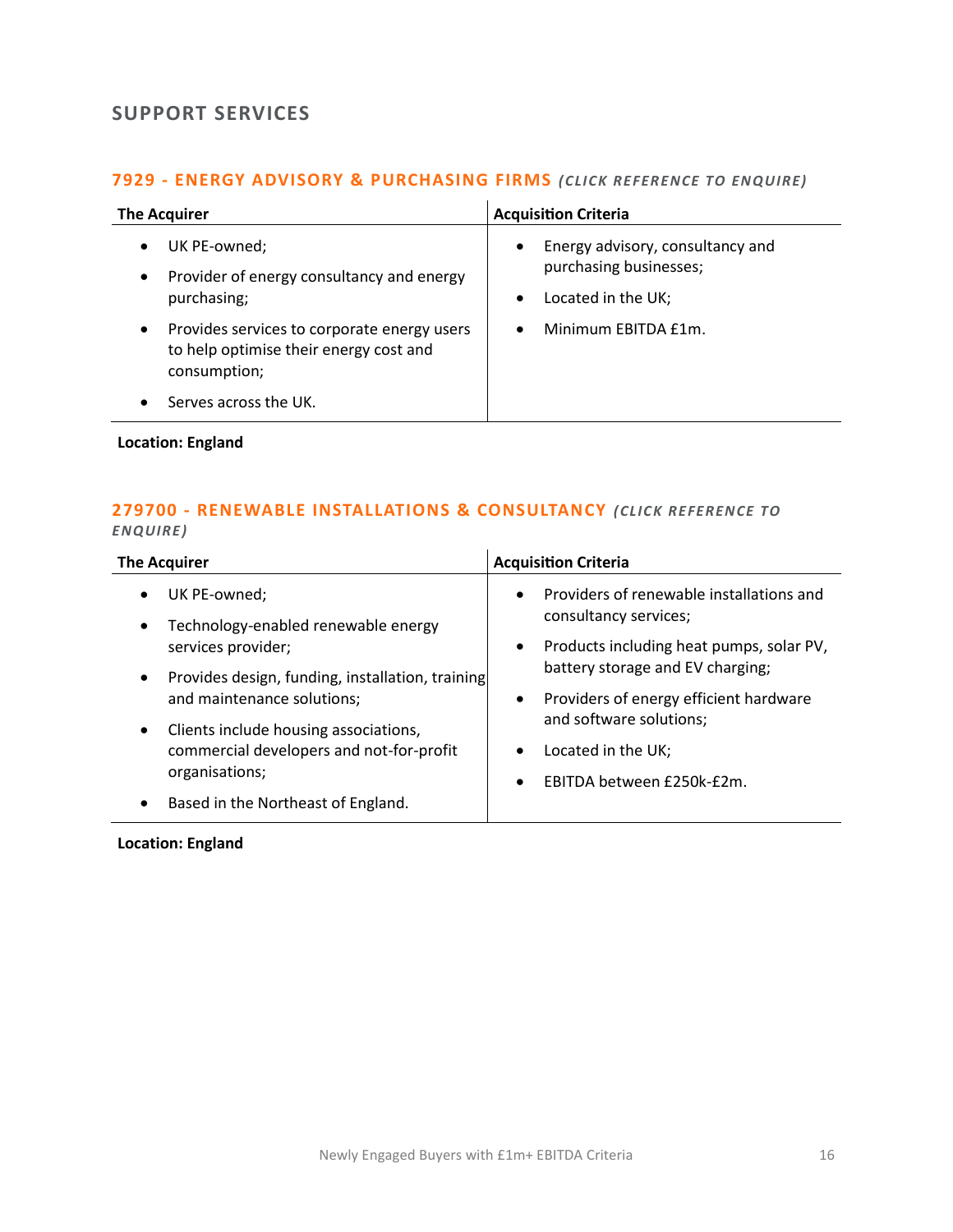# **279250 - [RECYCLING COMPANIES](mailto:poppy.briggs@langcliffeinternational.com?subject=279250%20-%20Recycling%20Companies)** *(CLICK RE FERENCE TO EN QUIRE)*

| <b>The Acquirer</b>                                                                      | <b>Acquisition Criteria</b>                     |
|------------------------------------------------------------------------------------------|-------------------------------------------------|
| German PE-owned;                                                                         | Recycling companies;<br>$\bullet$               |
| Recycler of refrigerators;                                                               | Specialising in electronic waste, electric<br>٠ |
| Services include product collection, pollutant<br>$\bullet$<br>separation and shredding; | vehicle batteries and household<br>appliances;  |
| Serves a number of well-known companies;<br>$\bullet$                                    | Located in Europe;<br>$\bullet$                 |
| Operates several recycling plants across<br>$\bullet$<br>Germany.                        | EBITDA from negative up to €15m.<br>$\bullet$   |

### **Location: Germany**

# 15711 - **[REAL ESTATE & PROPTECH](mailto:eloka.philip@langcliffeinternational.com?subject=15711%20-%20Real%20Estate%20and%20PropTech)** (CLICK REFERENCE TO ENQUIRE)

| <b>The Acquirer</b>                                                                                                             | <b>Acquisition Criteria</b>                                                        |
|---------------------------------------------------------------------------------------------------------------------------------|------------------------------------------------------------------------------------|
| Canadian privately-owned;<br>$\bullet$                                                                                          | Commercial real estate, property<br>$\bullet$<br>management services and PropTech; |
| Commercial real estate broker;<br>$\bullet$<br>Offers financial, management, advisory and<br>$\bullet$<br>transaction services; | No interest in residential real estate or<br>$\bullet$<br>contractor services;     |
| Operates globally.<br>$\bullet$                                                                                                 | Located in North America & Europe;<br>$\bullet$                                    |
|                                                                                                                                 | Particular interest in Germany, France and<br>$\bullet$<br>the UK;                 |
|                                                                                                                                 | EV above US\$5m.<br>$\bullet$                                                      |

**Location: Canada**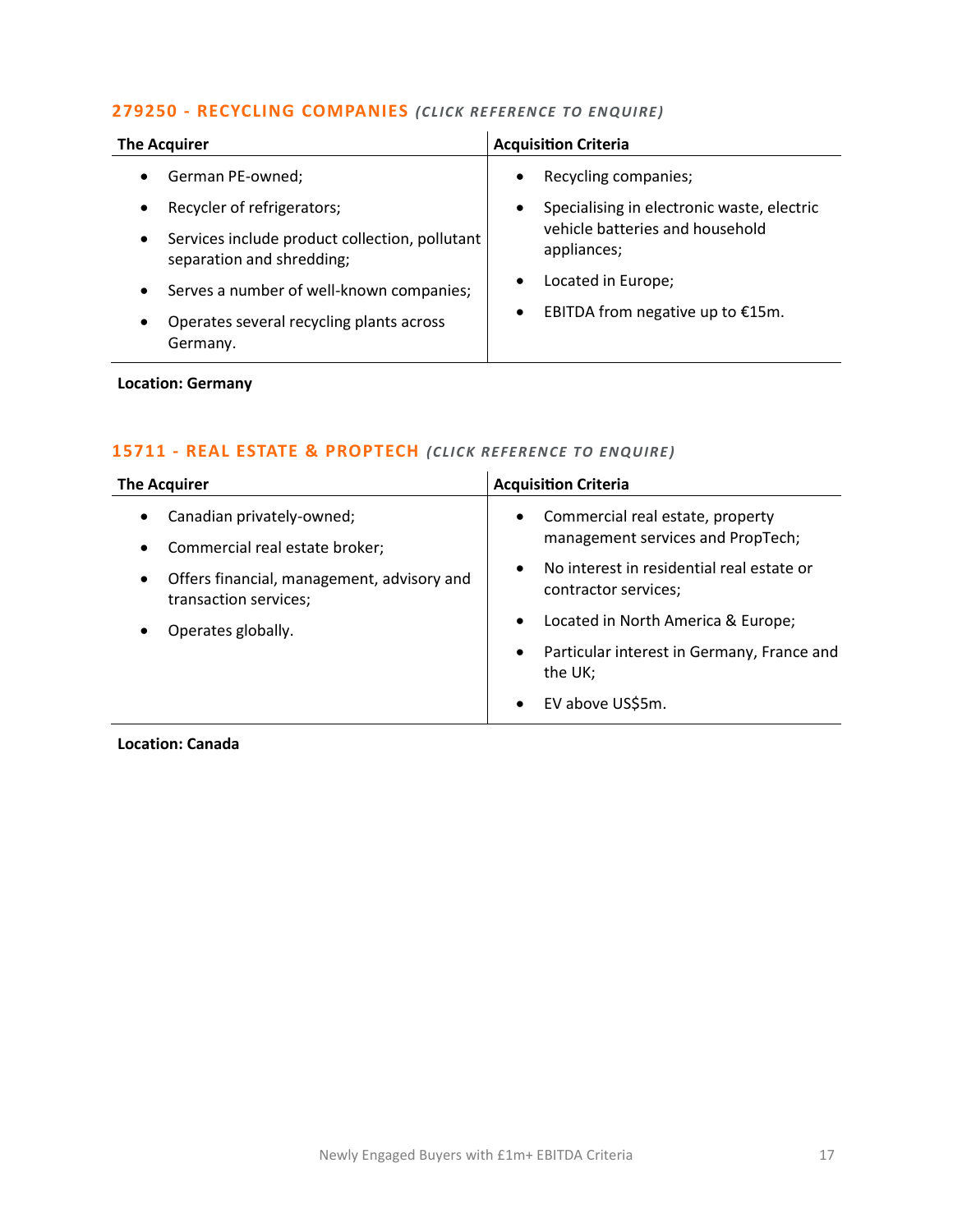# <span id="page-17-0"></span>**TRANSPORT/DISTRIBUTION**

# **279734 - [ASSET LIGHT LOGISTICS & FORWARDING](mailto:george.davies@langcliffeinternational.com?subject=279734%20-%20Asset%20Light%20Logistics%20and%20Forwarding)** *(CLICK RE FERE NCE TO ENQUIRE)*

| <b>The Acquirer</b>                                                                                                                                                                                      | <b>Acquisition Criteria</b>                                                                                                          |
|----------------------------------------------------------------------------------------------------------------------------------------------------------------------------------------------------------|--------------------------------------------------------------------------------------------------------------------------------------|
| US PE-owned;<br>Provider of asset light, third-party freight<br>$\bullet$<br>forwarding and value-added supply chain<br>services;                                                                        | Asset light logistics and freight forwarding<br>٠<br>businesses;<br>Focussed on value-added or specialised<br>$\bullet$<br>services; |
| Includes multi-modal freight forwarding,<br>$\bullet$<br>warehousing & distribution, relocation and<br>compliance services;<br>Serving industrial, healthcare, retail and<br>٠<br>eCommerce end-markets; | Operating B2B or B2C;<br>Located in North America, Europe and<br>٠<br>APAC;<br>Minimum EBITDA US\$5m.<br>$\bullet$                   |
| Located across North America, Asia and the<br>$\bullet$<br>UK.                                                                                                                                           |                                                                                                                                      |

**Location: USA**

# **279572 - [VALVE DISTRIBUTORS](mailto:george.davies@langcliffeinternational.com?subject=279572%20-%20Valve%20Distributors)** *(CLICK REFE RENCE TO EN QUIRE)*

| <b>The Acquirer</b>                                                                                                                                                                               | <b>Acquisition Criteria</b>                                                                                                                                                                                          |
|---------------------------------------------------------------------------------------------------------------------------------------------------------------------------------------------------|----------------------------------------------------------------------------------------------------------------------------------------------------------------------------------------------------------------------|
| US PE-owned;<br>$\bullet$<br>Distributor of valves and replacement parts;<br>$\bullet$<br>Serves the valve replacement and repair<br>$\bullet$<br>market;<br>Operates across the US.<br>$\bullet$ | Distributors of replacement valves and<br>$\bullet$<br>parts;<br>Offering safety and relief valve products;<br>$\bullet$<br>Located in North America and Europe;<br>$\bullet$<br>Minimum EBITDA US\$1m.<br>$\bullet$ |
|                                                                                                                                                                                                   |                                                                                                                                                                                                                      |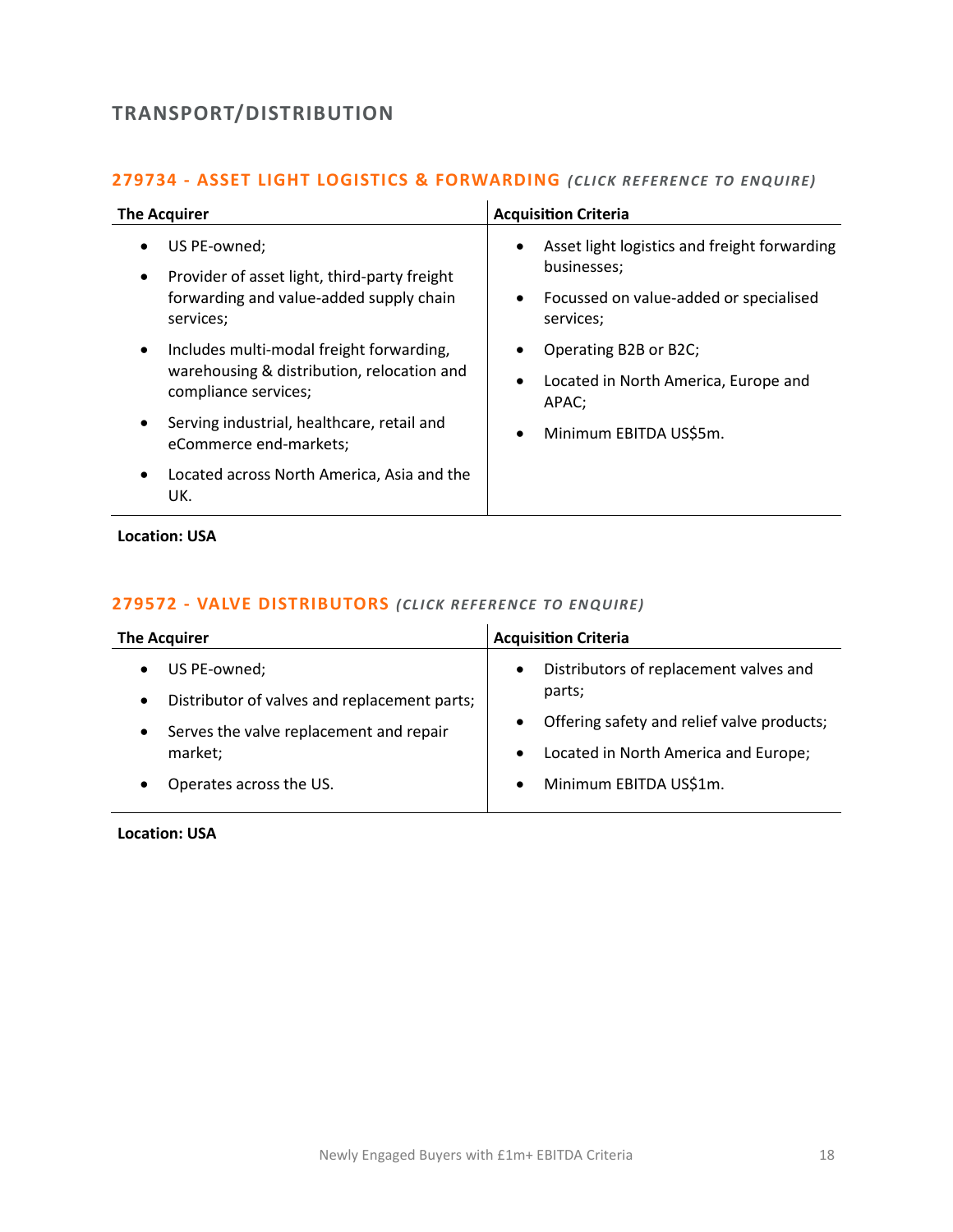# **279438 - [NUCLEAR POWER EQUIPMENT SERVICING](mailto:george.davies@langcliffeinternational.com?subject=279438%20-%20Nuclear%20Power%20Equipment%20Servicing)** *(CLICK RE FE RENCE TO EN QUIRE)*

| <b>The Acquirer</b>                                                                                         | <b>Acquisition Criteria</b>                                                                             |
|-------------------------------------------------------------------------------------------------------------|---------------------------------------------------------------------------------------------------------|
| US PE-owned;<br>$\bullet$<br>Provider of parts and equipment lifecycle<br>$\bullet$<br>management services; | Providers of nuclear power equipment<br>$\bullet$<br>testing, qualification and compliance<br>services; |
| Offers sourcing, integration, repair and parts<br>$\bullet$<br>inventory management services;               | Suppliers of products, technologies and<br>parts distribution;                                          |
| Operates an online database of parts and<br>$\bullet$<br>services;                                          | Supporting current and next generation<br>$\bullet$<br>nuclear power;                                   |
| Serves the US nuclear power sector.<br>$\bullet$                                                            | Located in North America and Europe;<br>$\bullet$<br>Minimum EBITDA US\$1m.<br>$\bullet$                |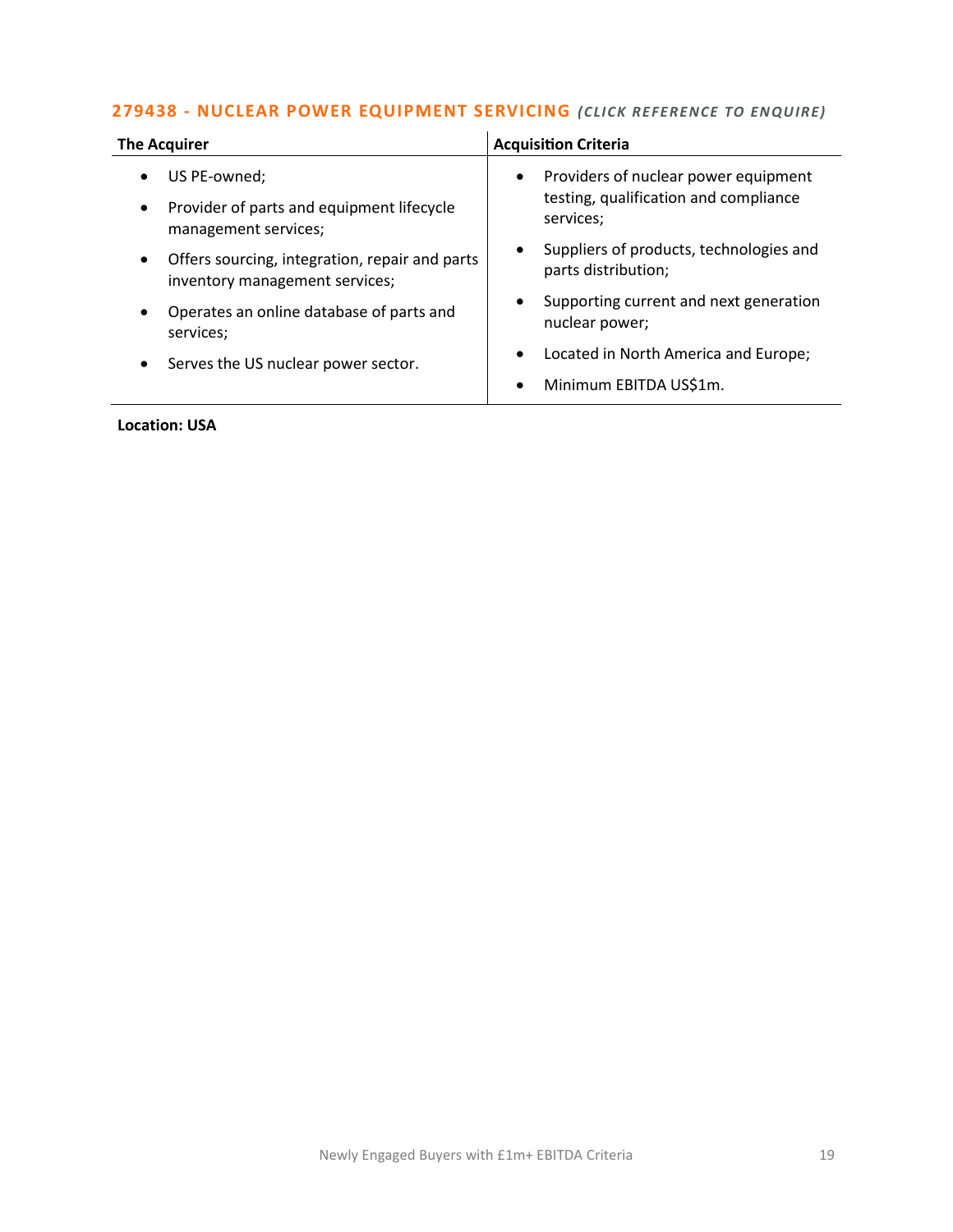# <span id="page-19-0"></span>**TRAVEL**

# **11554 - [TRAVEL MANAGEMENT](mailto:millie.maddocks@langcliffeinternational.com?subject=11554%20-%20Travel%20Management)** *(CLICK RE FERENCE TO EN QUIRE)*

| <b>The Acquirer</b>                                                                                                                                                                                                                                                     | <b>Acquisition Criteria</b>                                                                                                                                                  |
|-------------------------------------------------------------------------------------------------------------------------------------------------------------------------------------------------------------------------------------------------------------------------|------------------------------------------------------------------------------------------------------------------------------------------------------------------------------|
| UK PE-owned;<br>$\bullet$<br>Full-service travel management company;<br>$\bullet$<br>Providing travel for professional golfers;<br>$\bullet$<br>Services include 24/7 support, online expense<br>$\bullet$<br>tools, rewards and incentives and security<br>management; | Travel management companies;<br>٠<br>Serving professional sports and business<br>٠<br>travel clients;<br>Located in the UK;<br>$\bullet$<br>Minimum EBITDA £1m.<br>$\bullet$ |
| Clients include corporate, business,<br>$\bullet$<br>sportsmen/women, offshore and luxury<br>travellers.                                                                                                                                                                |                                                                                                                                                                              |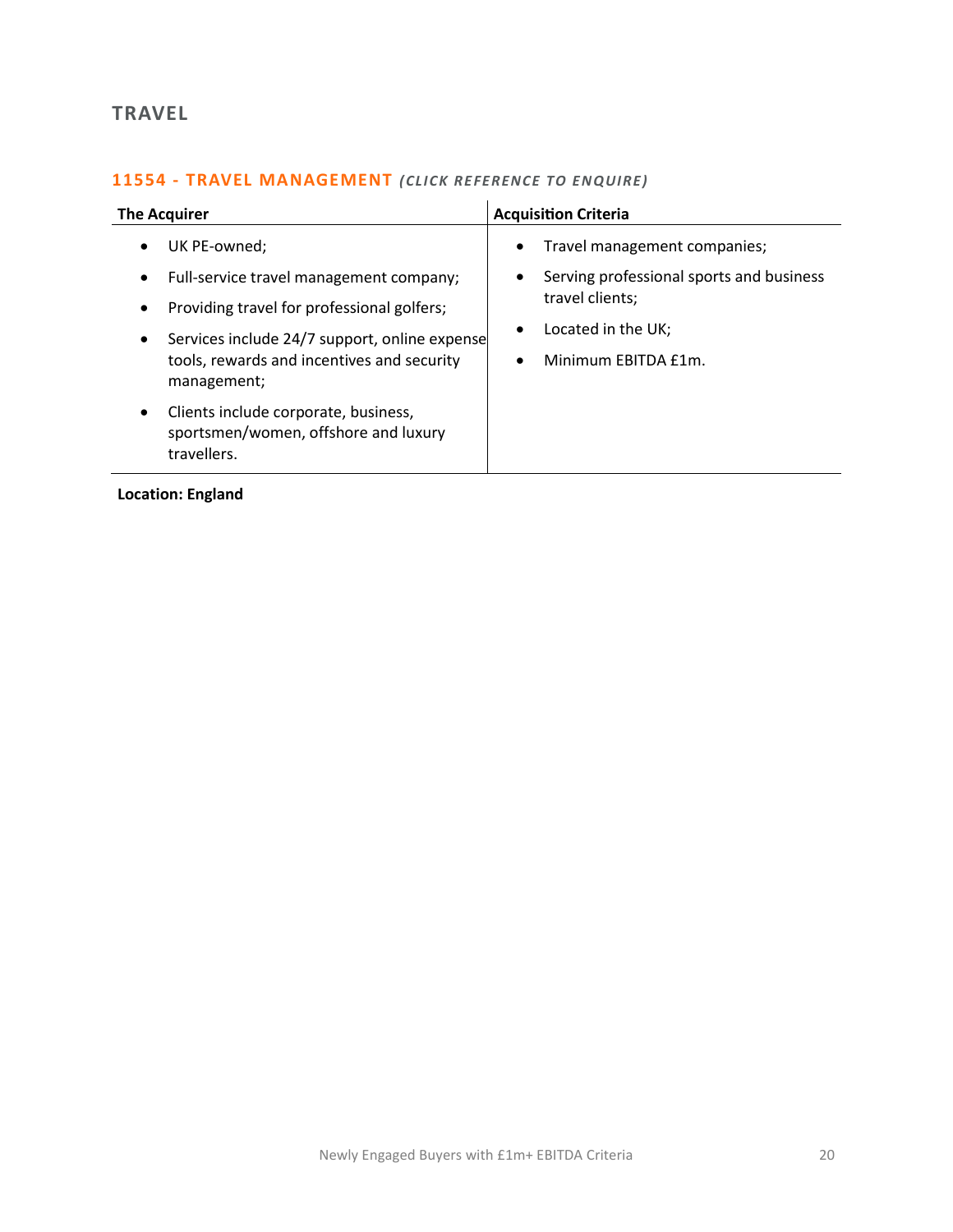# <span id="page-20-0"></span>**GENERALIST**

### **256530 - [EUROPEAN PE FIRM](mailto:george.davies@langcliffeinternational.com?subject=256530%20-%20European%20PE%20Firm)** *(CLICK RE FERENCE TO ENQUIRE)*

| <b>The Acquirer</b>                                                                                                                            | <b>Acquisition Criteria</b>                                                                                                                                                                                                      |
|------------------------------------------------------------------------------------------------------------------------------------------------|----------------------------------------------------------------------------------------------------------------------------------------------------------------------------------------------------------------------------------|
| European arm of US PE firm;<br>$\bullet$<br>Over 600 investments across a range of<br>$\bullet$<br>industries;<br>Operations in US and Europe. | Focused on the industries of business<br>$\bullet$<br>services, consumer, education and<br>training, healthcare, software and<br>specialist manufacturing;<br>Located in Europe;<br>$\bullet$<br>EBITDA up to £30m.<br>$\bullet$ |

### **Location: England**

# **272088 - [UK PE FIRM](mailto:millie.maddocks@langcliffeinternational.com?subject=272088%20-%20UK%20PE%20Firm)** *(CLICK REFE RENCE TO E NQUIRE )*

| <b>The Acquirer</b>                  | <b>Acquisition Criteria</b>             |
|--------------------------------------|-----------------------------------------|
| UK PE firm;                          | Sector agnostic;                        |
| $\bullet$                            | $\bullet$                               |
| Provides MBOs, growth equity and     | Interested in e-commerce, equipment     |
| $\bullet$                            | $\bullet$                               |
| operational solutions;               | hire, healthcare software, IT services, |
| Focuses on a buy-and-build strategy; | manufacturing, professional and         |
| $\bullet$                            | environmental services;                 |
| Invests between £5m-£20m;            | Located in the UK;                      |
| ٠                                    | $\bullet$                               |
| Active across the UK.                | EBITDA between £500k-£5m.<br>$\bullet$  |

**Location: England**

# 10150 - [US PE FIRM](mailto:george.davies@langcliffeinternational.com?subject=10150%20-%20US%20PE%20Firm) (CLICK REFERENCE TO ENQUIRE)

| <b>The Acquirer</b>                                                                            | <b>Acquisition Criteria</b>                                                                                                                                |
|------------------------------------------------------------------------------------------------|------------------------------------------------------------------------------------------------------------------------------------------------------------|
| US PE firm;<br>$\bullet$<br>Over 600 investments across a range of<br>$\bullet$<br>industries; | Focused on the industries of business<br>$\bullet$<br>services, consumer, education and<br>training, healthcare, software and<br>specialist manufacturing; |
| Operations in US and Europe.<br>$\bullet$                                                      | Located in North America or Europe;<br>$\bullet$<br>EBITDA up to US\$30m.<br>$\bullet$                                                                     |